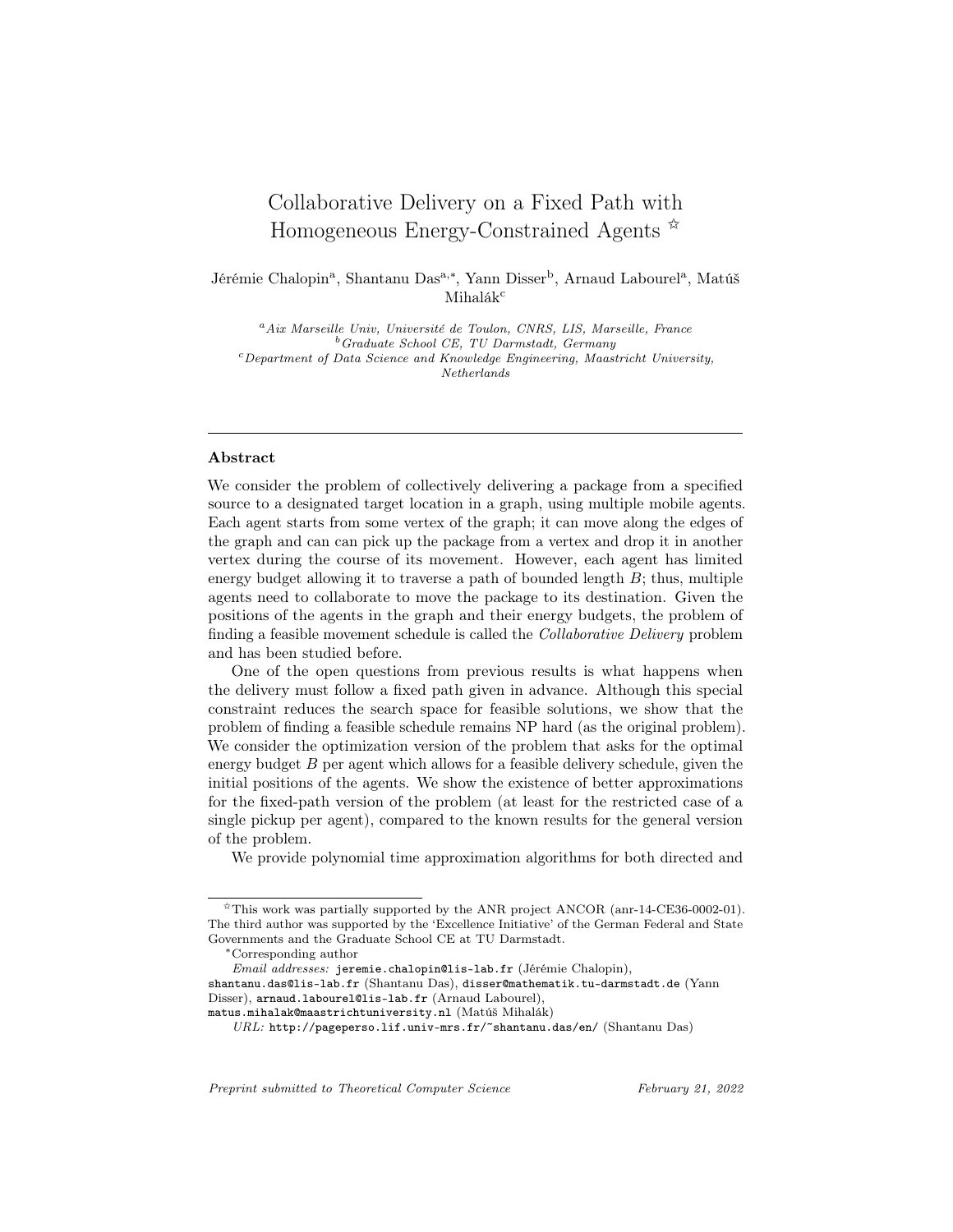undirected graphs, and establish hardness of approximation for the directed case. Note that the fixed path version of collaborative delivery requires completely different techniques since a single agent may be used multiple times, unlike the general version of collaborative delivery studied before. We show that restricting each agent to a single pickup allows better approximations for fixed path collaborative delivery compared to the original problem. Finally, we provide a polynomial time algorithm for determining a feasible delivery strategy, if any exists, for a given budget  $B$  when the number of available agents is bounded by a constant.

Keywords: Collaborative delivery; mobile agents; energy constrained robots; directed graphs; fixed path; approximation algorithms

## 1. Introduction

<sup>2</sup> We consider a team of mobile agents which need to collaboratively deliver a <sup>3</sup> package from a source location to a destination. The difficulty of collaboration <sup>4</sup> can be due to several limitations of the agents, such as limited communication, <sup>5</sup> restricted vision or the lack of persistent memory, and this has been the subject of Extensive research (see e.g.  $[1]$  for a recent survey of this area of research). When <sup>7</sup> considering agents that move physically (such as mobile robots or automated <sup>8</sup> vehicles), a major limitation of the agents are their energy resources, which restricts the distance that the robot can travel. This is particularly true for <sup>10</sup> small battery operated robots or drones, for which the energy limitation is the  $\mu$  real bottleneck. We consider a set of mobile agents where each agent i has a 12 budget  $B_i$  on the distance it can move, as in [2, 3, 4, 5, 6, 7]. We model the 13 environment as a directed or undirected edge-weighted graph  $G$ , with each agent  $\mathbf{14}$  starting on some vertex of G and traveling along edges of G, until it runs out of <sup>15</sup> energy and stops forever. In this model, the agents are obliged to collaborate as <sup>16</sup> no single agent can usually perform the required task on its own.

 $\mathbf{q}$  Given a graph G with designated source and target vertices, and k agents with given starting locations and energy budgets, the decision problem of whether the agents can collectively deliver a single package from the source to the target 20 node in G is called COLLABORATIVEDELIVERY. Chalopin et al.  $[4, 5]$  showed that CollaborativeDelivery is weakly NP-hard on paths and strongly NP-hard on general graphs. When the agents are homogenous, each agent has the same uniform budget initially. The optimization version of this problem asks for the minimum energy budget B per agent, that allows a feasible schedule for delivering the package. Throughout this paper we consider agents with uniform budgets. There exist constant factor approximations [3, 4] for the optimal budget needed for solving CollaborativeDelivery.

 Unlike previous papers, this paper considers a version of the problem where the package must be transported through a designated path that is provided as input to the algorithm. This is a natural assumption, e.g. for delivery of valuable packages which must go on a "safe" route, allowing them to be tracked. We call <sup>32</sup> this variant FIXEDPATH COLLABORATIVEDELIVERY. Even with this additional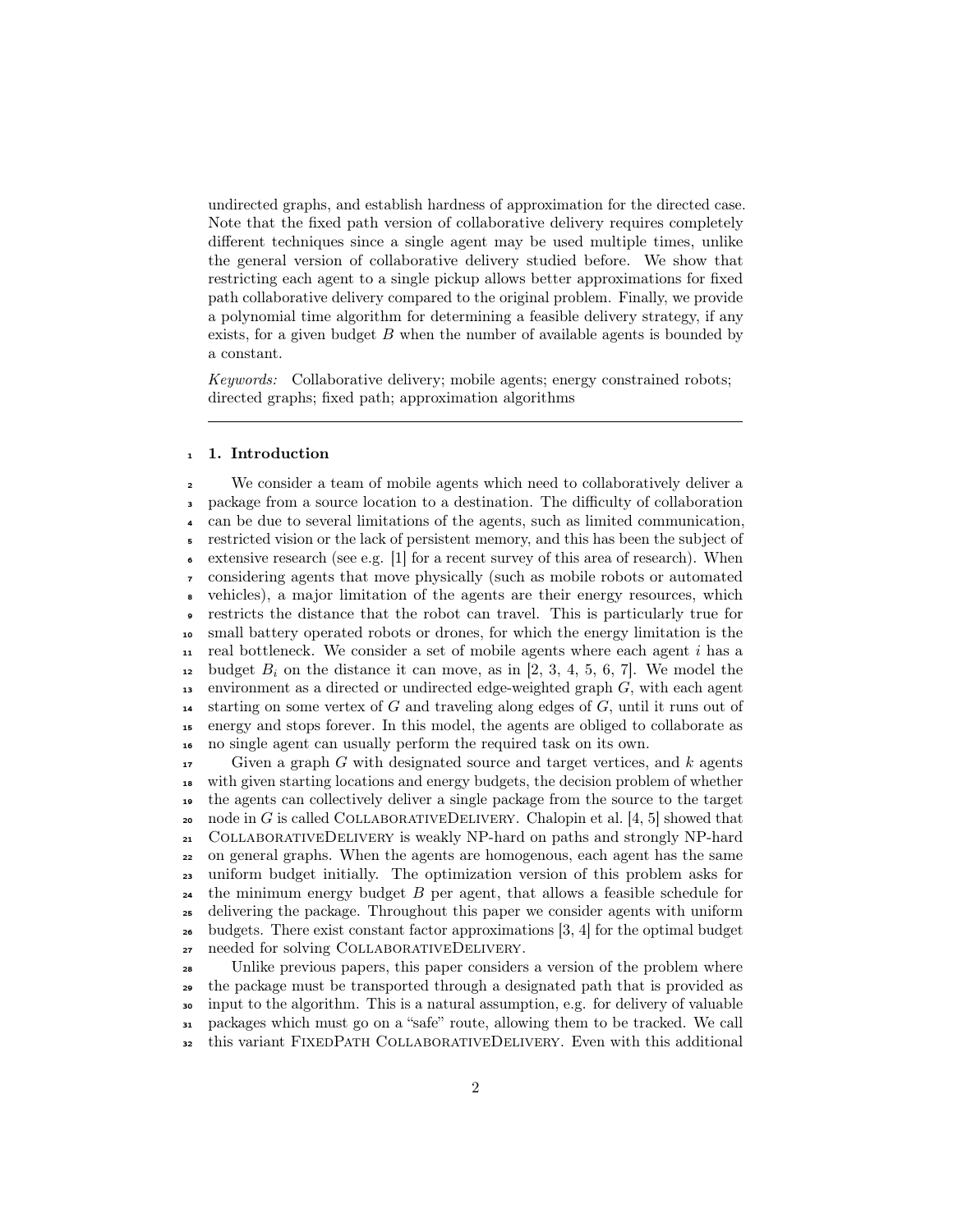constraint, the problem remains NP-hard for general graphs due to the result in [4]. Note that on trees, the two problems are equivalent and both problems are known to be weakly NP-hard. However, for arbitrary graphs, the two problems <sup>36</sup> are quite different. In particular, in the FIXEDPATH COLLABORATIVEDELIVERY, each agent may be used multiple times, while in the original version each agent participates at most once in any optimal delivery schedule (see [4]). In this paper, we attempt to find the difference between the two problems in terms of approximability.

#### $41$  Our Model.

<sup>42</sup> We consider finite, connected (or strongly connected), edge-weighted graphs 43  $G = (V, E)$  with  $n = |V|$  vertices. For undirected graphs, the weight  $w(e)$  of an edge  $e \in E$  defines the energy required to cross the edge in either direction. <sup>45</sup> For directed graphs, there may be up to two directed arcs between any pair of <sup>46</sup> vertices and the weight of each arc is the energy required to traverse the arc  $\bullet$  from its tail to its head. We have k mobile agents which are initially placed 48 on arbitrary nodes  $p_1, \ldots, p_k$  of G, called the starting positions. In this paper, we consider the agents to have *uniform budget B*. Each agent has an initially  $\frac{1}{50}$  assigned energy budget  $B > 0$  which allows each agent to move along the edges  $\mathfrak{so}$  of the graph for a total distance of at most B (if an agent travels only on a <sup>52</sup> part of an edge, its travelled distance is downscaled proportionally to the part <sup>53</sup> travelled). The agents are required to move a package from a given source node  $54 \text{ s}$  to a target node t. An agent can pick up the package when it is at the same <sup>55</sup> location as the package; we say that the agent is carrying the package. An agent <sup>56</sup> carrying the package can drop it at any location that it visits, i.e., either at a <sup>57</sup> node or even at a point inside an edge/arc. The agents do not need to return to <sup>58</sup> their starting locations, after completing their task. We assume that the graph <sup>59</sup> and the starting locations are initially known and the objective is to compute a <sup>60</sup> strategy for movements of the agents which allows the delivery of the package 61 from s to t (along a given  $(s, t)$  path P). We denote by  $d(x, y) = d_G(x, y)$  the 62 distance between two nodes  $x, y$  in G (i.e. the sum of the weights on the shortest 63 path from x to y in G). The length of path P is the sum of the weights on the 64 path, denoted by  $w(P) = d_P(s, t)$ . We denote an interval on this path as  $(x, y)$  if  $\bullet$  it includes all points on P between x and y, excluding point x, but including y.

66 Definitions. Given a graph G with edge-weights w, vertices  $s \neq t \in V(G)$ ,  $\bullet \bullet \bullet$  starting nodes  $p_1, \ldots, p_k$  for the k agents, and an energy budget B, we define <sup>68</sup> CollaborativeDelivery as the decision problem of whether the agents can <sup>69</sup> collectively deliver the package. A solution to CollaborativeDelivery is <sup>70</sup> given in the form of a delivery schedule which prescribes for each agent whether  $\tau_1$  it moves and if so, the locations in which it has to pick up and drop off the <sup>72</sup> package. A delivery schedule is feasible if the package can be delivered from s to  $\tau_3$  t and each agent moves at most distance B.

<sup>74</sup> The optimization version of CollaborativeDelivery is to compute the  $\tau$ <sub>5</sub> minimum value of B for which there exists a feasible delivery schedule. The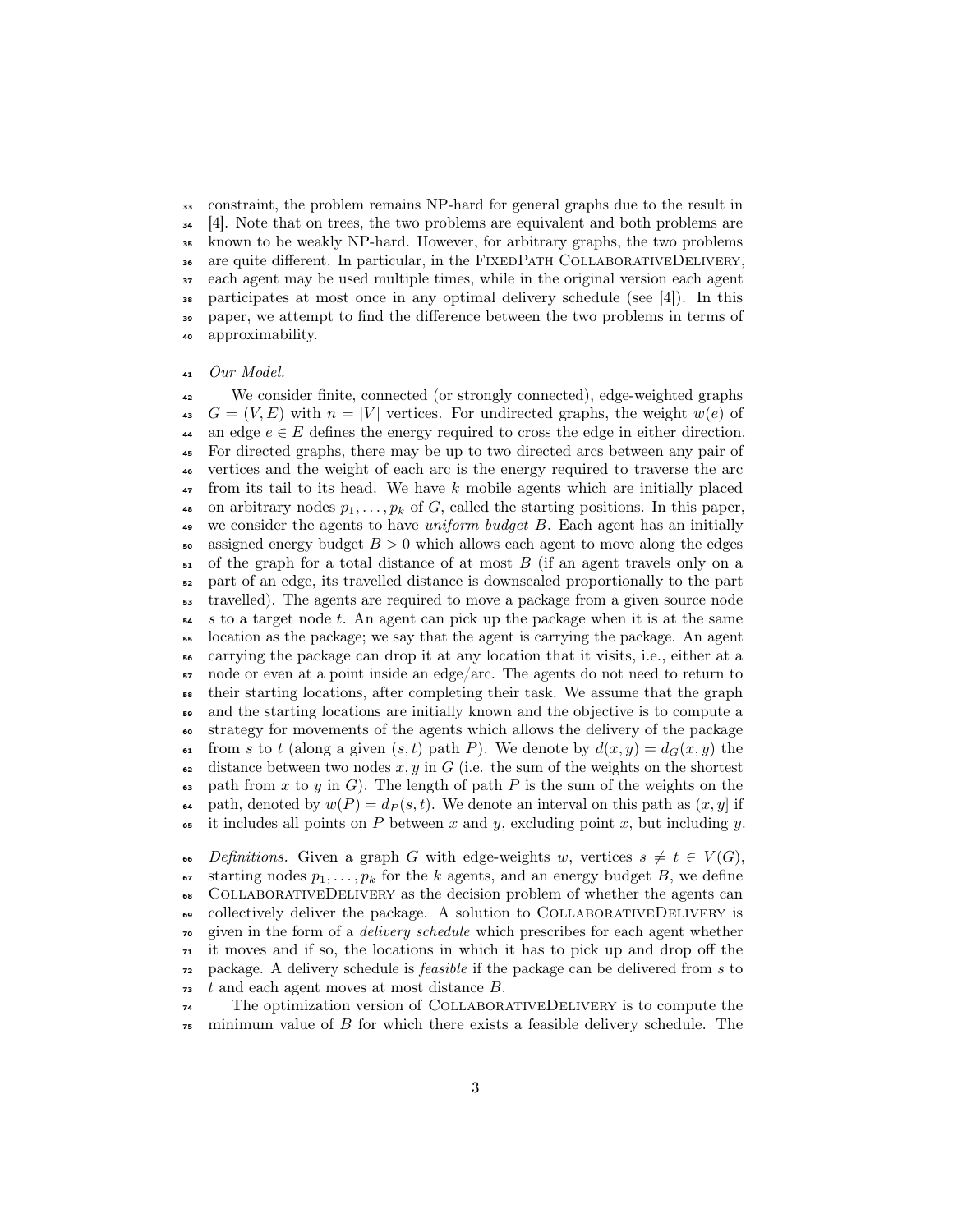problem of FixedPath CollaborativeDelivery provides an additional pa- $\tau$  rameter: an  $(s, t)$  path P in G, and the feasible delivery schedules are restricted  $\tau_{\rm}$  to those where the package travels on the given path P. Thus an instance of **FIXEDPATH COLLABORATIVEDELIVERY** is given as  $(G, w, P, p_1, \ldots, p_k)$  where  $\bullet$  P is a path in G, starting at node s and ending at node t.

## Related Work.

 The model of energy-constrained robot was introduced by Betke et al. [8] for single agent exploration of grid graphs. Later Awerbuch et al. [9] studied the same problem for general graphs. In both these papers, the agent is allowed to return to its starting node to refuel, and between two visits to the starting node  $\bullet$  the agent can traverse at most B edges. Duncan et al. [10] studied a similar  $\bullet\bullet$  model where the agent is tied with a rope of length B to the starting location <sup>88</sup> and they optimized the exploration time, giving an  $\mathcal{O}(m)$  time algorithm. A more recent paper [11] provides a constant competitive algorithm for the same exploration problem when the value of energy budget B may be as small as the length of the smallest path that visits the farthest node.

 For energy-constrained agents without the option of refuelling, multiple agents  $\bullet$ <sup>3</sup> may be needed to explore even graphs of restricted diameter. Given a graph  $G$ and k agents starting from the same location, each having an energy constraint of  $\bullet$  B, deciding whether G can be explored by the agents is NP-hard, even if graph G is a tree [12]. Dynia et al. studied the online version of the problem [7, 13]. They presented algorithms for exploration of trees by  $k$  agents when the energy of each **98** agent is augmented by a constant factor over the minimum energy  $B$  required per agent in the offline solution. Das et al. [6] presented online algorithms that optimize the number of agents used for tree exploration when each agent has  $\overline{101}$  a fixed energy bound B. On the other hand, Dereniowski et al. [14] gave an optimal time algorithm for exploring general graphs using a large number of 103 agents. When both k and B are fixed, Bampas et al. [15] studied the problem of maximizing the number of nodes explored by the agents, called the maximal exploration problem. For more details on tree exploration with energy constraint, see the recent thesis [16].

 When multiple agents start from arbitrary locations in a graph, optimizing the total energy consumption of the agents is computationally hard for several formation problems which require the agents to place themselves in desired configurations (e.g. connected or independent configurations) in a graph [17, 18]. Anaya et al. [2] studied centralized and distributed algorithms for the information exchange by energy-constrained agents, in particular the problem of transferring information from one agent to all others (Broadcast) and from all agents to one agent (Convergecast). For both problems, they provided hardness results for trees and approximation algorithms for arbitrary graphs. Czyzowicz et al. [19] recently showed that the problems of collaborative delivery, broadcast and convergecast remain NP-hard for general graphs even if the agents are allowed to exchange energy when they meet. Further results on collective delivery with 119 energy exchange showed that the problem remains hard even when  $B$  is a small constant [20].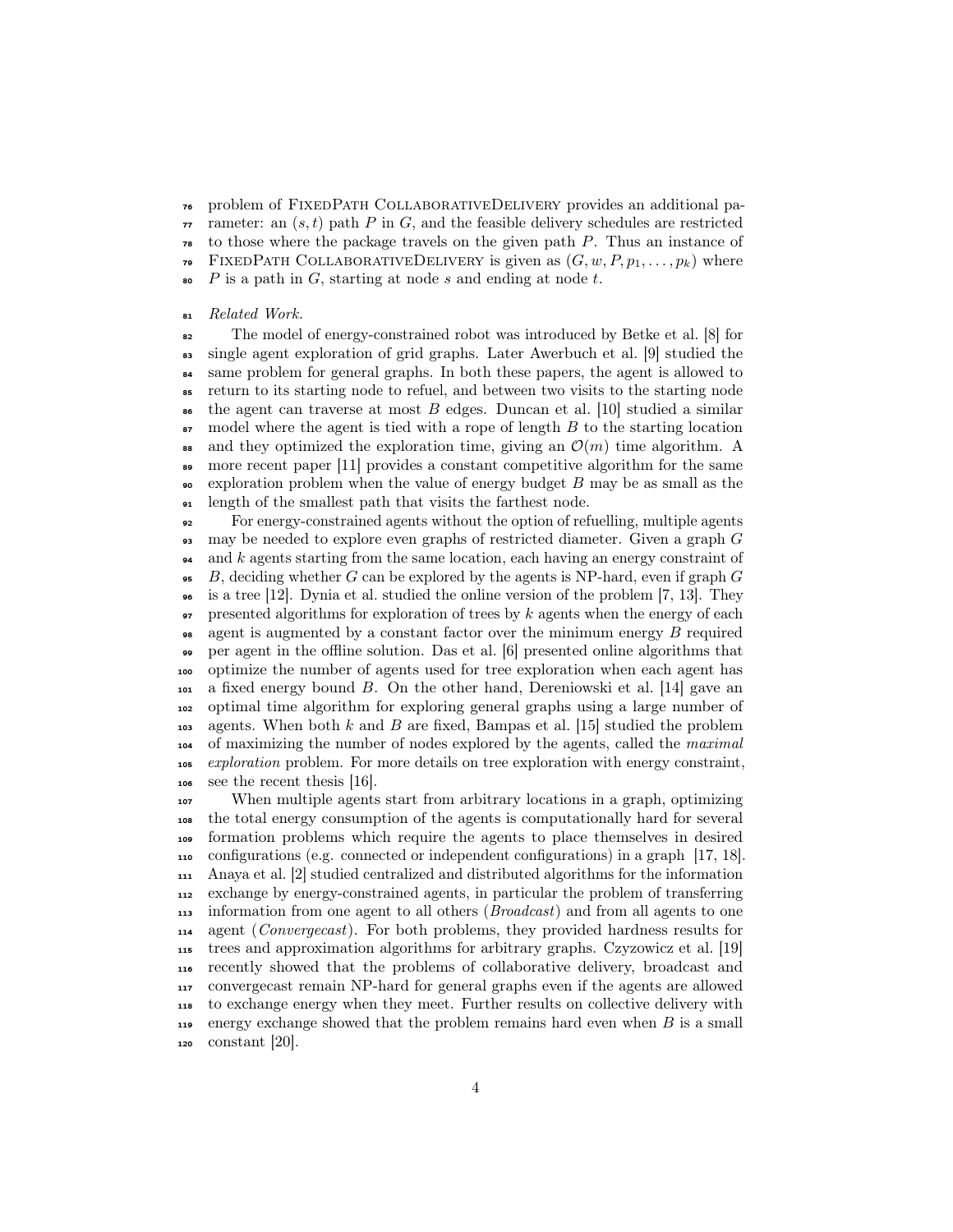As mentioned before, the collaborative delivery problem was first studied by Chalopin et al. [4] in arbitrary undirected graphs for both uniform or non- uniform budgets. When the agents have non-uniform budgets, they provided <sub>124</sub> the so-called *resource-augmented algorithms* where the budgets of the agents are augmented by a small constant factor to allow polynomial time solutions for all feasible instances of the original problem. The surprising result that collaborative delivery non-uniform budgets is weakly NP-hard even for a line was proved in [5] where a quasi-pseudo-polynomial time algorithm was provided.

 Bärtschi et al. [3] considered the returning version of the problem, where each agent needs to return to its starting location. They showed that, in this case, the problem can be solved in polynomial time for trees, but the problem is still NP-hard for arbitrary planar graphs. They provided 2-resource-augmented algorithm for general graphs in this setting and showed that it is the best possible solution that can be computed in polynomial time. Other variants of collaborative delivery that have been considered are when agents have distinct rate of energy consumption [21] or when the agents have distinct speeds [22]. In these cases the optimization criteria is to minimize the total energy consumption and/or the total time taken for delivery. Another related work [23] studied the collective delivery problem for selfish agents that try to optimize their personal gain. See also [24] for a survey of recent results on collaborative delivery by agents with energy limitations.

#### Our Contributions.

<sup>143</sup> We show that the best possible approximation of the optimal budget B for FixedPath CollaborativeDelivery is between 2 and 3 for directed graphs and at most 2.5 for undirected graphs. In contrast, the best known approximation ratio for the general version of CollaborativeDelivery is 2 for undirected graphs [4], and there is no known lower bound on approximability.

 In the fixed path version of the problem agents may be used multiple times in a feasible delivery schedule, i.e., the same agent may move the package along several disjoint segments of the path. Thus, it is not surprising that our solution for FixedPath CollaborativeDelivery has a higher approximation ratio than the general version of the problem where each agent is used at most once. 153 For better comparison, we can make the FIXEDPATH COLLABORATIVEDE- livery problem easier by restricting each agent to a single pickup of the package. This easier version of the problem was considered recently in [25] which provided a 3-approximation algorithm. In this paper we improve upon this and provide a 157 2-approximation algorithm for directed graphs and a  $(2-1/2<sup>k</sup>)$ -approximation al- gorithm for undirected graphs. We also show that there exists no polynomial-time approximation algorithm with better approximation ratio than  $\frac{3}{2}$  for directed graphs.

 Finally, for the case where the number of agents k is a constant, we show that the decision version of FixedPath CollaborativeDelivery can be solved in pseudo-polynomial time. For this setting, we also provide a fully polynomial-time 164 approximation scheme (FPTAS) giving a  $(1 + \epsilon)$ -approximation to the optimal 165 budget, for any  $\epsilon > 0$ .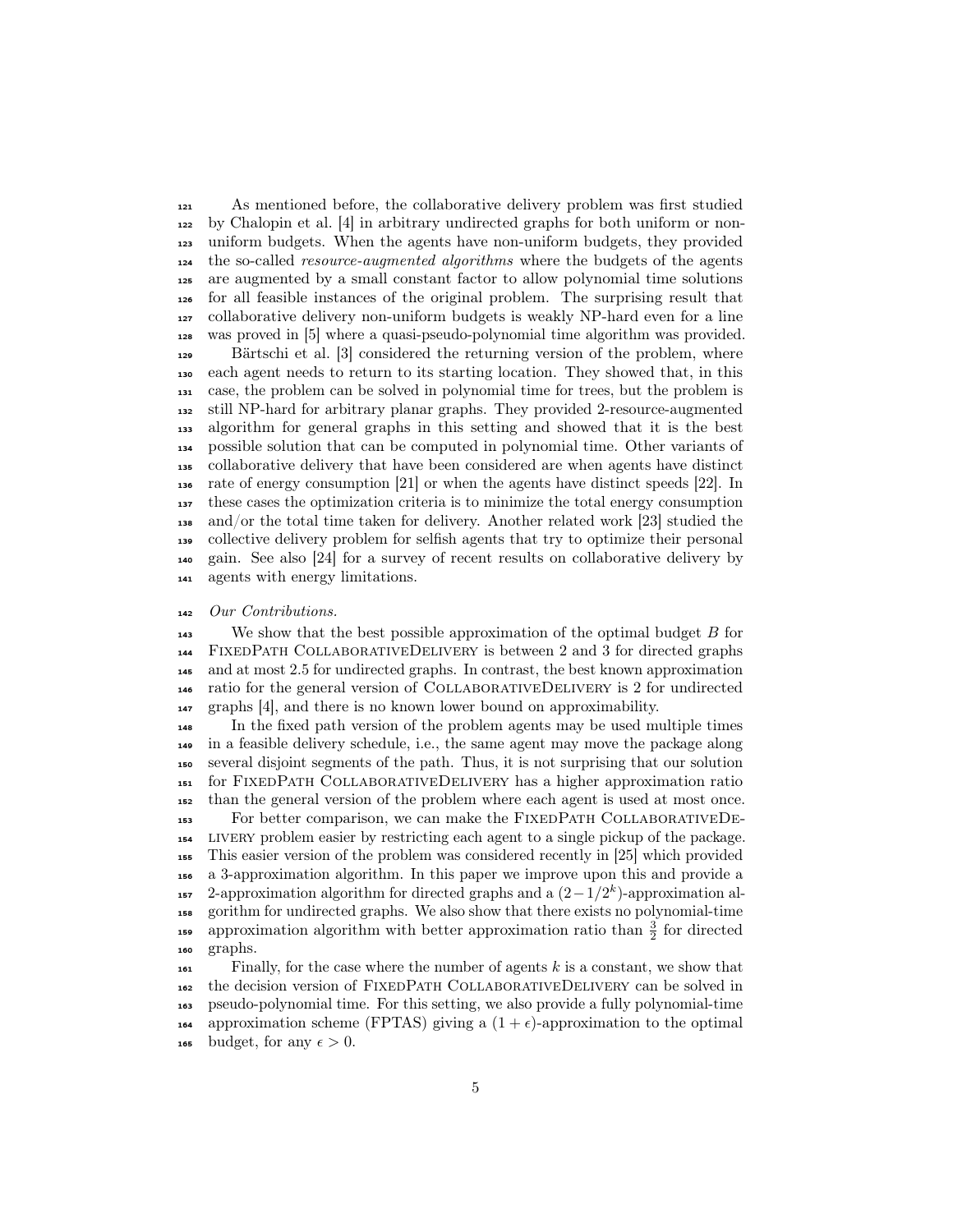#### <sup>166</sup> 2. Lower bound on approximation

<sup>167</sup> In this section we prove a lower bound on the approximation factor for <sup>168</sup> any polynomial time algorithm that solves collaborative delivery with uniform <sup>169</sup> budgets on a fixed path.

<sup>170</sup> We give a reduction from an NP-hard variant of Sat [26]. Note the difference  $171$  from the polynomially solvable  $(3, 3)$ -SAT, where each variable appears in exactly <sup>172</sup> three clauses [27].

173  $(< 3, 3)$ -SAT

<sup>174</sup> Input: A formula with a set of clauses C of size three over a set of  $175$  variables X, where each variable appears in at most three clauses. 176 Problem: Is there a truth assignment of X satisfying  $C$ ?

<sup>177</sup> Observe that we may assume that each variable appears at most twice in <sup>178</sup> positive literals and exactly once in a negative literal, otherwise we can either <sup>179</sup> eliminate or negate the variable.

180 Theorem 1. The minimum uniform budget required to solve  $\text{FIXEDPATH}$  COL-<sup>181</sup> laborativeDelivery on directed graphs cannot be approximated to within a 182 factor better than 2 in polynomial time, unless  $P = NP$ .

183 PROOF We reduce from  $(< 3.3$ )-SAT by constructing, for every sufficiently 184 small  $\varepsilon > 0$  and every instance of  $(\leq 3, 3)$ -SAT, an instance of FIXEDPATH 185 COLLABORATIVEDELIVERY that has a solution with budget  $B \leq 2 - \varepsilon$  if and 186 only if the  $(\leq 3, 3)$ -SAT instance has a satisfying assignment. In this case, our 187 instance always admits a solution with budget  $B = 1$ . Since  $( $3, 3$ )-SAT is$ 188 NP-hard, this then implies that no  $(2 - \varepsilon)$ -approximation algorithm can exist, 189 unless  $P = NP$ .

190 In the following, fix  $0 < \varepsilon < 1$  and consider an instance of  $(\leq 3, 3)$ -SAT 191 with variables  $x_1, \ldots, x_t$  and clauses  $C_1, \ldots, C_m$ . We construct a (directed) 192 instance of FIXEDPATH COLLABORATIVEDELIVERY with  $k = (3 + q)t$  agents, 193 where  $q := \lceil 3/\varepsilon \rceil$ , starting at vertices  $p_1, \ldots, p_k$ . The agents  $3i - 2, 3i - 1, 3i$ 194 for  $i \in \{1, \ldots, t\}$  are associated with the (at most) two positive literals and the is single negative literal of variable  $x_i$ , in this order, that appear in the clauses. In 196 case variable  $x_i$  only appears in a single positive literal, the agent  $3i - 1$  does not 197 represent any literal. The other  $q \cdot t$  agents are the so-called *blockers*, defined later. 198 We incrementally construct the fixed  $(s, t)$ -path  $P = (s = v_0, v_1, \ldots, v_{m+2(q+1)t})$ <sup>199</sup> that the package has to be transported along.

200 The first m arcs of P correspond to the clauses  $C_1, \ldots, C_m$ . Each arc  $e =$ <sup>201</sup> ( $v_{i-1}, v_i$ ) with  $j \in \{1, ..., m\}$  has weight  $w(e) = 1$  and is associated with 202 clause  $C_j$ . For every literal of a variable  $x_i$  that appears in  $C_j$ , we let  $p_{ij}$  denote <sup>203</sup> the starting position of the (unique) agent associated with this literal, and we 204 introduce an arc  $e_{ij} = (p_{ij}, v_{j-1})$  of weight  $w(e_{ij}) = 0$ .

Now we add the variable gadgets to the path P. Let  $q_i := m + 2(q+1)(i-1)$ . 206 The gadget associated with each variable  $x_i$  (cf. Figure 1) is the subpath  $P_i =$ 207  $(v_{q_i}, \ldots, v_{q_{i+1}})$  of P consisting of  $2q + 2$  edges. The first q arcs have weight  $\varepsilon/3$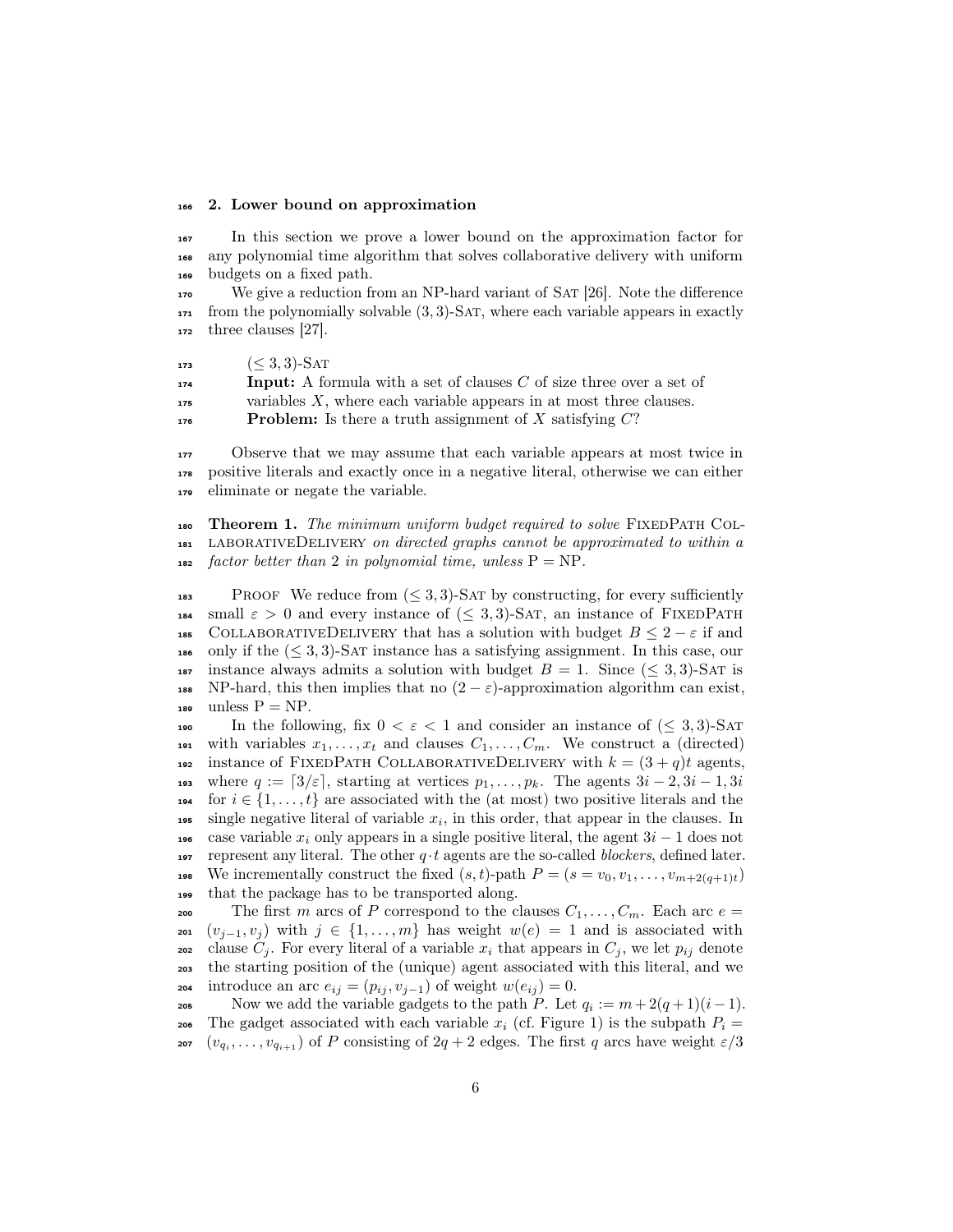

Figure 1: Illustration of the variable gadget. The horizontal arcs are part of the fixed path of the package. Colors indicate responsibilities: blue nodes are for blockers and green/red nodes contain agents associated with positive/negative literals.

208 each, the central two arcs  $e_i = (v_{q_i+q}, v_{q_i+q+1})$  and  $e'_i = (v_{q_i+q+1}, v_{q_i+q+2})$  have 209 weights  $w(e_i) = \varepsilon/3$  and  $w(e'_i) = 1 - \varepsilon/3$ , and the final q arcs have weight  $1 - \varepsilon/3$ 210 each. For  $\ell \in \{1, \ldots, q\}$ , we connect the starting position of the  $((i - 1)q + \ell)$ -th 211 blocker to  $v_{q_i+\ell-1}$  with an arc of weight 0, and we add a shortcut arc (that cannot 212 be taken by the package)  $(v_{q_i+\ell}, v_{q_{i+1}-\ell})$  of weight 0. Finally, we connect the 213 three agents associated with variable  $x_i$  as follows: We add an arc  $(p_{3i-2}, v_{q_i+q})$ 214 of weight  $1 - \varepsilon/3$ , an arc  $(p_{3i-1}, v_{q_i+q+1})$  of weight  $\varepsilon/3$ , and an arc  $(p_{3i}, v_{q_i+q})$  $215$  of weight 0.

216 We first claim that in every solution with  $B \leq 2 - \varepsilon$  we can assume that, 217 without loss of generality, for every  $i \in \{1, \ldots, t\}$  and every  $\ell \in \{1, \ldots, q\}$ , the 218 ((i−1)q+ $\ell$ )-th blocker transports the package across the arc  $(v_{q_i+\ell-1}, v_{q_i+\ell}),$  then takes the shortcut arc  $(v_{q_i+\ell}, v_{q_{i+1}-\ell})$ , and finally transports the package across the arc  $(v_{q_{i+1}-\ell}, v_{q_{i+1}-\ell+1})$ . To see this, consider the last arc  $(v_{q_{i+1}-1}, v_{q_{i+1}})$ 221 of  $P_i'$ . Since the arcs preceding the vertices  $v_{q_i}$  and  $v_{q_{i+1}-1}$  along P both have length at least  $1 - \varepsilon/3$ , no agent other than the two blockers connected to  $v_{q_i}$ 222 223 and  $v_{q_i+1}$  can reach  $v_{q_{i+1}-1}$  with more than  $B - (1 - \varepsilon/3) \leq 1 - 2\varepsilon/3$  budget  $\sum_{i=1}^{\infty}$  remaining, which is insufficient to cross the last arc of  $P'_i$ . Since there is no 225 disadvantage in using the  $((i-1)q+1)$ -st blocker rather than the  $((i-1)q+2)$ -nd, 226 we may assume that the  $((i-1)q+1)$ -st blocker transports the package as claimed.  $227$  By repeating this argument (slightly adapted for the  $iq$ -th blocker), we can fix 228 all subsequent blockers, too. Note that each blocker requires only  $B = 1$ .

 After fixing all blockers, we can observe that any other agent, having a budget  $B \leq 2 - \varepsilon$  can transport the package either inside a single clause gadget or inside a single variable gadget, but not both. This is because transporting the package inside a clause gadget requires one unit of budget, and entering/leaving a variable gadget before or after transporting the package across one of its two central arcs also takes at least one unit of budget (all other arcs of a variable gadget are handled by blockers).

<sup>236</sup> Finally, and crucially, observe that, in order to transport the package across the two central edges of the variable gadget for  $x_i$ , either the two agents  $3i - 2$ and  $3i - 1$  associated with the positive literals of  $x_i$ , or the agent 3i associated <sup>239</sup> with the negative literal are needed, since blockers cannot help (see above). We interpret the former situation as  $x_i$  being set to *false*, and the latter situation as  $x_i$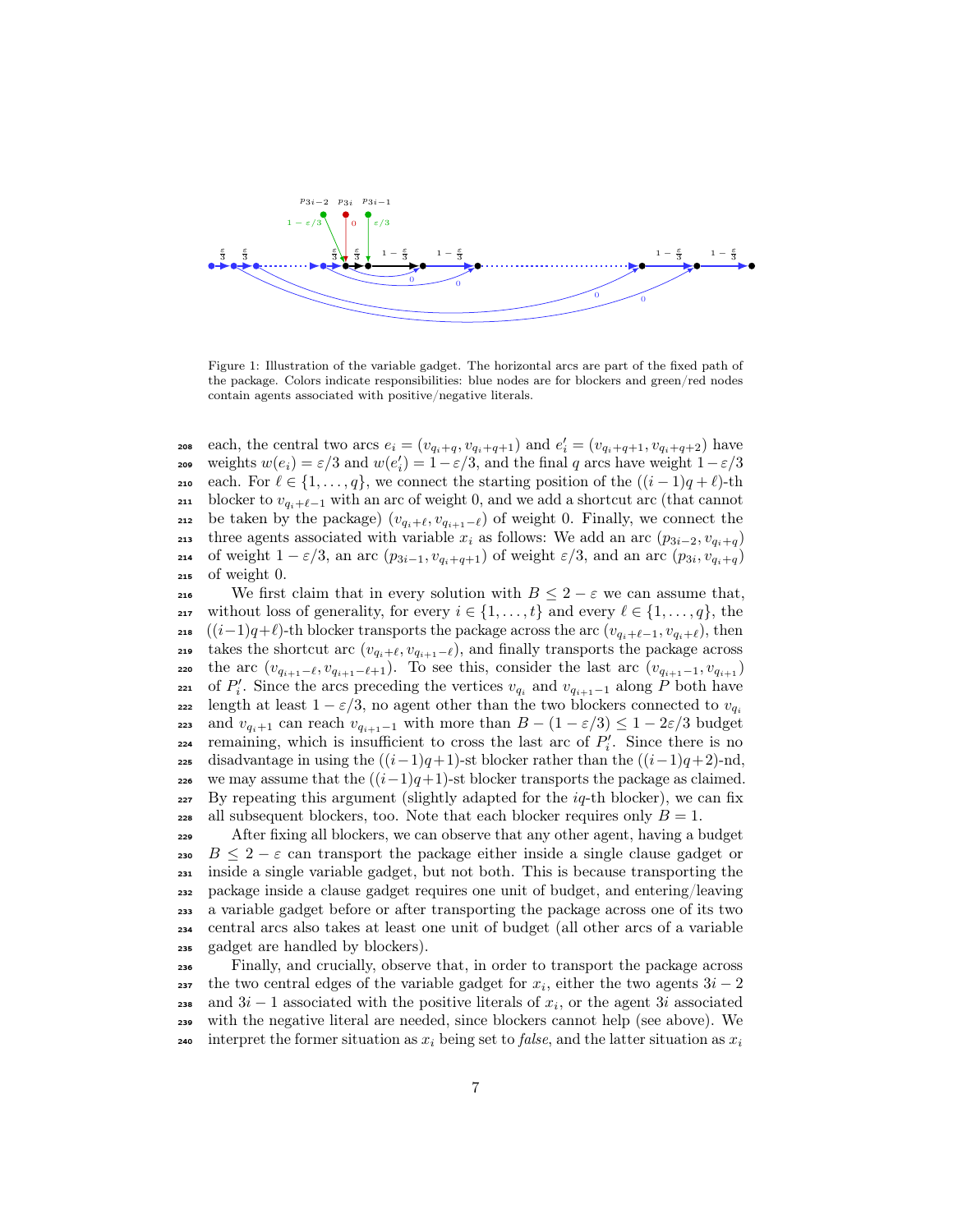$_{241}$  being set to *true*. Note that either assignment can be accomplished with  $B = 1$ . <sup>242</sup> If a variable is set to *true*, the two agents corresponding to positive literals <sup>243</sup> are free to transport the package across the single (!) clause gadget each of them <sup>244</sup> can reach. Otherwise, the agent corresponding to the negative literal is free <sup>245</sup> to do this. In both cases, we interpret this as the clause being satisfied by the corresponding variable. Note that satisfying a clause again requires only  $B = 1$ . 247 Clearly, we can turn a satisfying assignment for  $(\leq 3, 3)$ -SAT into a feasible 248 solution of FIXEDPATH COLLABORATIVEDELIVERY with  $B = 1$ . Conversely, every feasible solution of FIXEDPATH COLLABORATIVEDELIVERY with  $B \leq 2-\varepsilon$ 250 corresponds to a satisfying assignment for  $(\leq 3, 3)$ -SAT. Note that q is constant **251** for fixed  $\varepsilon$ , hence our construction can be done in polynomial time.

## <sup>252</sup> 3. Approximation algorithms for fixed path delivery

<sup>253</sup> In this section, we give approximation algorithms solving FIXEDPATH COL- laborativeDelivery for both directed and undirected graphs. Note that for solution to the problem the total distance travelled by the agents must be at least the length of the path P plus the distance to s from the closest agent (which denote this by  $D$ ). This gives the following bound on the optimal budget per agent.

259 Observation 2. The optimal budget  $B$  for FIXEDPATH COLLABORATIVEDE-**260** LIVERY must be in the range  $[D/k, D]$ , where  $D = \min_i d_G(p_i, s) + w(P)$ .

<sup>261</sup> In the following, we assume that we are given the optimal value of B for <sup>262</sup> a given instance of the problem and we provide a polynomial time algorithm 263 to compute a delivery strategy that uses an energy budget of at most  $\alpha \cdot B$ <sup>264</sup> for some constant  $\alpha > 1$ . When B is not known, we can guess the optimal <sup>265</sup> value of B by using a binary search in the interval  $[D/k, D]$  due to the above <sup>266</sup> observation. The binary search terminates when we find the smallest B for 267 which our algorithm provides a valid strategy for a budget of  $\alpha \cdot B$ . Clearly this  $\epsilon_{\text{268}}$  provides an  $\alpha$ -approximation algorithm for the optimization problem.

 Consider an optimal solution to the problem which moves the package on <sub>270</sub> path P using a budget of B per agent. If P is of length at least  $l \cdot B$  then at least  $\mu$ <sub>271</sub> l agents were used. Consider a partition of the path P into intervals of length B 272 exactly (assuming that  $w(P)$  is a multiple of B). Then, for any  $x \leq l$  intervals, there must be at least x agents that pushed the package along those intervals in any optimal solution. This means that it is possible to assign agents to intervals in such a way that: (i) The agent assigned to the interval participated in moving the package on that interval, i.e. the agent is able to reach some point on the interval using at most budget B. (ii) Each agent is assigned a distinct interval.

<sup>278</sup> The solution strategies that we use for the approximation algorithm would <sup>279</sup> use the above idea. In particular we would try to find a matching between a  $280$  subset of the agents and the intervals of the path  $P$  as described below.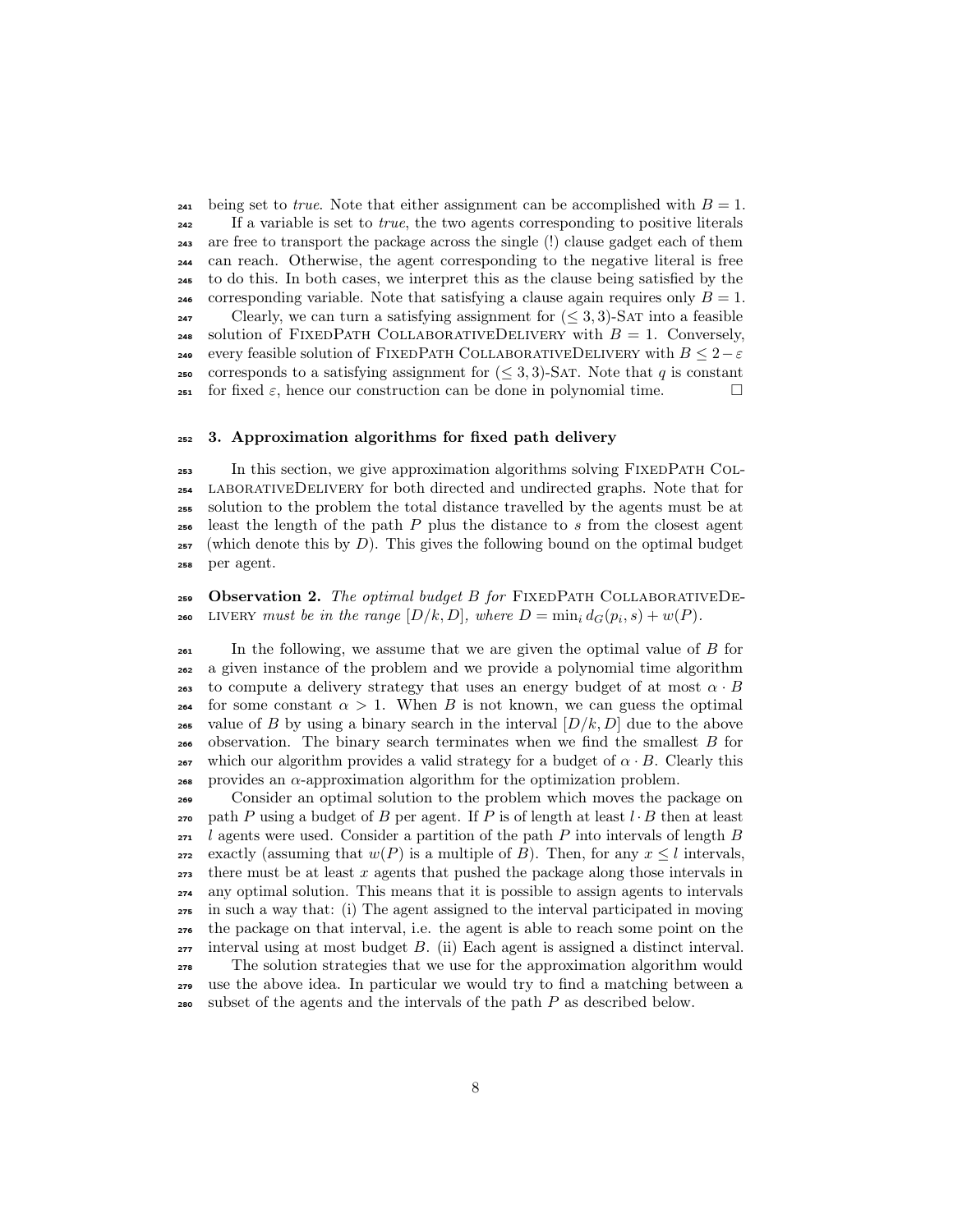**281** Lemma 1. Given an instance  $(G, w, P, p_1, \ldots, p_k)$  of the problem for which the 282 optimal budget is B and  $B < w(P)$ , let, for some  $l \geq 2$ ,  $m_0, m_1, \ldots, m_{l-1}$  be 283 distinct points (not necessarily vertices) on the path P, such that  $0 \le d_P(s, m_0)$ 284 B,  $d_P(m_{i-1}, m_i) = B$ , for  $0 < i < l$ , and  $d_P(m_{l-1}, t) > 0$ . We consider the path 285 P as an Euclidean line and on this line, we define  $I_0$  to be the interval [s,s] and **286**  $I_i$  to be the interval  $(m_{i-1}, m_i]$ , for  $0 < i < l$ . Then there exists distinct agents 287  $a_0, a_1, \ldots, a_{l-1}$  which can be matched to interval  $I_0, I_1, \ldots, I_{l-1}$ , such that each 288 agent  $a_i$  can reach some point in interval  $I_i$  using an energy budget of at most 289  $B$ .

**PROOF** Note that for moving the package across x segments of length  $B$  $291$  each, we need at least x agents. Consider any optimal solution for the instance 292 and let  $a_0$  be the agent that picks up the package at source s, which implies 293 agent  $a_0$  was able to reach s. If  $d_P(s, m_0) > 0$ , and agent  $a_0$  moves the package <sup>294</sup> over some non-zero distance in this interval, it would have depleted some of its 295 energy; thus agent  $a_0$  would not have enough energy to move the package over 296 the complete interval  $I_1$ , which is of length B. Thus, at least one other agent 297 must participate in moving the package over interval  $I_1$ , let this be agent  $a_1$ . 298 On the other hand, if  $d_P(s, m_0) = 0$ , i.e.  $s = m_0$ , then agent  $a_0$  can potentially 299 move the package on the complete interval  $I_1$ ; in that case it would completely  $\frac{1}{200}$  exhaust its budget and there must be some other agent  $a_1$  that picks up the 301 package at  $m_1$ . This implies agent  $a_1$  was able to reach point  $m_1 \in I_1$ . So, in  $302$  both cases there is an agent  $a_1$  that can reach  $I_1$ . Thus, the lemma holds for  $\frac{303}{100}$  the base case of  $l = 2$  and we can extend this argument. Suppose the lemma <sup>304</sup> holds for  $l = j$  and agents  $a_0, \ldots a_{j-1}$  be the corresponding agents. We prove 305 the lemma for  $l = j + 1$  i.e. for j intervals  $I_1$  to  $I_j$ .

306 Case(i): Only the j agents  $a_0, \ldots, a_{j-1}$  move the package over intervals  $I_0$  $\frac{1}{307}$  to  $I_j$  in the optimal solution. This is only possible if  $s = m_0$  and each agent  $\frac{1}{308}$  starts at the beginning of an interval. In this case the j agents would completely  $\frac{1}{309}$  exhaust their total budget in moving the package and thus, a new agent  $a_i$ 310 must pick up the package at  $m_i$  (Note that that target t is further than point 311  $m_i$  according to the lemma). Thus, we have agents  $a_0, \ldots a_j$  that satisfy the <sup>312</sup> conditions of the lemma.

313 Case(ii): There are  $x \geq j+1$  agents  $a_0, \ldots a_x$  that participate in the optimal 314 solution, with agents  $a_0$  to  $a_{j-1}$  already matched to the intervals  $I_0$  to  $I_{j-1}$ , 315 according to the induction hypothesis. Consider the last interval  $I_j$  and let 316  $A^*$  be the subset of  $i > 0$  agents that participated in moving the package on <sup>317</sup> this particular interval. If one of these agents is unmatched, it can matched 318 to interval  $I_j$  and we are done. Otherwise the agents in  $A^*$  are matched to  $\mathbf{i}$  intervals, possibly including the interval [s, s], so the total length of these 320 intervals is at most  $(i - 1) * B$ . If we include the interval  $I_j$  of length B and <sup>321</sup> consider the fact that some of the agents have to move between non-consecutive <sup>322</sup> intervals incurring additional energy consumption, this implies that the total 323 movement by all the agents that participated in these  $(i + 1)$  intervals is strictly 324 more than  $i * B$ . Hence, at least one other agent  $a_r \notin A^*$  participated in at least 325 one of these intervals say,  $I_q$ , where  $q < j$ . If we match this agent to interval  $I_q$ ,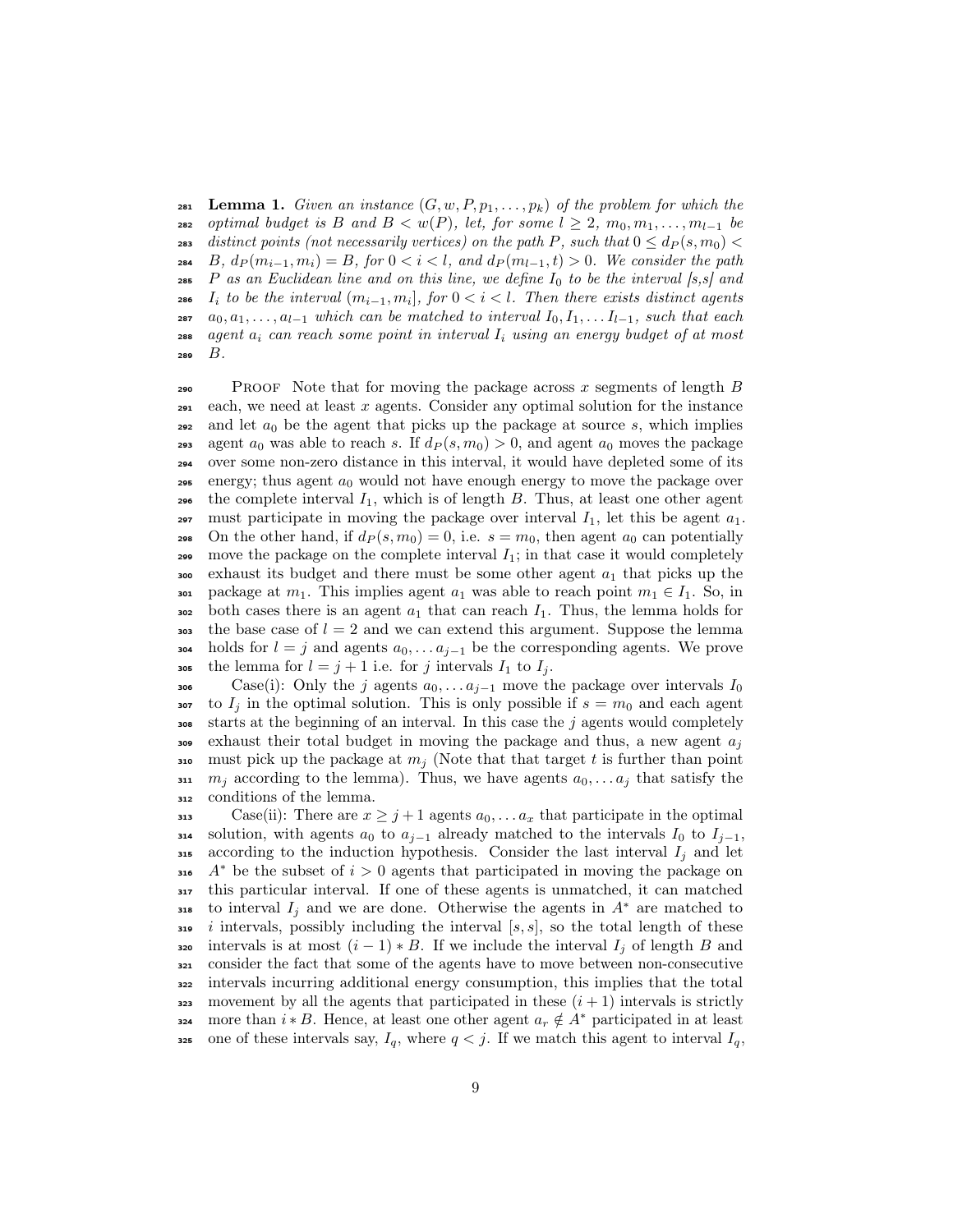326 then the agent  $a_q$  that was originally matched to  $I_q$ , can be matched to interval <sup>327</sup>  $I_j$ . By definition  $a_q \in A^*$  and thus participated in the last interval  $I_j$ , so it can **328** reach  $I_j$ . This concludes the proof.

 The solution strategies that we use for the approximation algorithm would use the above fact. We first show that it is possible to compute in polynomial time, one such matching between a subset of agents and the segments of the  $_{332}$  path  $P$  as defined in the Lemma 1.

**333** Lemma 2. Consider an instance  $(G, w, P, p_1, \ldots, p_k)$  of the problem for which 334 the optimal budget is B, then given any set  $I = I_0, I_1, \ldots I_l$  of segments of 335 P satisfying the conditions of Lemma 1, there is a  $O(n^3)$  algorithm to find a <sup>336</sup> matching g between the a subset of agents and the segments, satisfying Lemma 1.

 $337$  PROOF One can find such a matching g using the following algorithm :

338 1. Construct a weighted bipartite graph  $H = (A \cup I, E, w_H)$  with  $A = [0, k]$ , 339  $M = [0, \ell], E = M \times A$  and for all  $i \in M, j \in A$ ,  $w_H(ij)$  is the smallest distance from  $p_i$  (the starting position of agent j) to some vertex in  $I_i$  (or  $\mathbf{a}_{41}$  one of the endpoints of  $I_i$  in case no vertex is located in that segment). <sup>342</sup> This can be done in  $O(k(m + n \log n))$  using a Dijkstra's algorithm [28] <sup>343</sup> starting from each starting position of an agent. Observe that graph H has  $O(n + k)$  vertices and  $O(k(n + k))$  edges.

 $\frac{345}{245}$  2. Compute a maximal matching in H that minimizes the maximum weight. For each weight  $\omega$ , one can compute in time  $O((n+k)^2 \log(n+k) + k(n+k))$  $\mathbf{a}$  k) min $(n, k)$  a maximal matching [28] in the graph H without edges of  $\frac{348}{100}$  weight greater than  $\omega$ . Hence, one can decide if there is a maximal matching  $\mathbf{349}$  in H with maximum weight  $\omega$  and by using binary search, one can compute  $\frac{350}{2}$  a maximal matching in H which minimizes the maximum weight, in time 351  $O(\log k((n+k)^2 \log(n+k) + k(n+k) \min(n,k))).$ 

352 Assuming  $k = O(n)$ , the algorithm above has a complexity of  $O(n^3)$ . When the  $\frac{3}{5}$  number of agents k is considerably smaller than n, the algorithm would only be  $\frac{1}{354}$  faster.

<sup>355</sup> We now present the approximation algorithms for FIXEDPATH COLLAB-<sup>356</sup> orativeDelivery in directed and undirected graphs, based on the above <sup>357</sup> observations.

<sup>358</sup> 3.1. Directed graphs: 3-approximation

**359** Theorem 3. There is a 3-approximation algorithm for FIXEDPATH COLLABO-360 RATIVEDELIVERY on directed graphs.

**PROOF** Consider an instance  $(G, w, P, p_1, \ldots, p_k)$  of FIXEDPATH COLLABO- $362$  RATIVEDELIVERY on directed graphs and let S be an optimal solution of this 363 instance with uniform budget B. Let  $l = \lfloor w(P)/B \rfloor$ .

364 Case(i): If  $B > w(P)$ , then any agent that can reach s can transport the  $\frac{1}{2}$  package to t using an additional budget of B. Since there must exist such an 366 agent and it is possible to find such an agent in  $O(k)$  time by a linear search <sup>367</sup> over all agents, this give us the required approximation algorithm.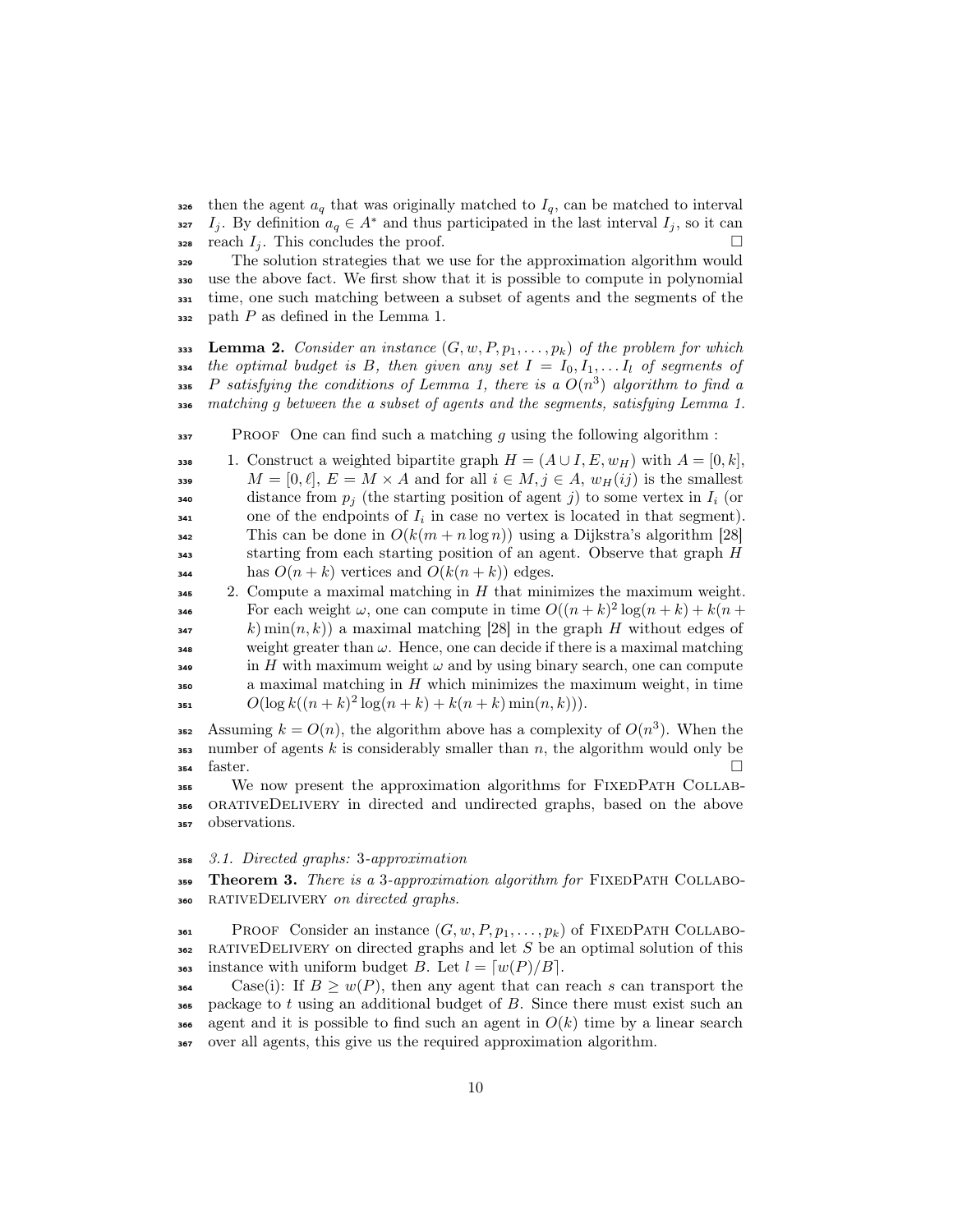368 Case(ii): If  $B < w(P)$  then  $l = \lceil w(P)/B \rceil \geq 2$ . Thus we can apply the **369** Lemma 1 using points  $m_0 = s$ , and  $m_i = s + i \cdot B$ ,  $0 < i < l$  on the path P. Note 370 that the last point satisfies the property  $0 < d_P(m_{l-1}, t) \leq B$ . Let  $a_0, \ldots a_{l-1}$ <sup>371</sup> be the matching agents according to Lemma 1 (which can be computed using  $372$  the algorithm from Lemma 2). Since agent  $a_0$  can reach the source  $s = m_0$  using  $\frac{373}{273}$  budget B, it can transport the package to point  $m_1$  using a budget of at most 374 2B in total. For  $0 < i < l-1$ , agent  $a_i$  can reach the point  $m_i$  using a budget 375 of at most 2B and thus it can transport the package from  $m_i$  to  $m_{i+1}$  using 376 a budget of at most 3B in total. Similarly, the agent  $a_{l-1}$  can transport the 377 package from  $m_{l-1}$  to the target t. This gives the required 3-approximation. □

## <sup>378</sup> 3.2. Undirected graphs: 2.5-approximation

**379** Theorem 4. There is a 2.5-approximation algorithm for FIXEDPATH COLLAB-380 ORATIVEDELIVERY on undirected graphs.

381 PROOF Consider an instance  $(G, w, P, p_1, \ldots, p_k)$  of FIXEDPATH COLLAB- $382$  ORATIVEDELIVERY on undirected graphs and let S be an optimal solution of 383 this instance with uniform budget B. If  $w(P) \leq 3B/2$ , then any agent that  $\mathbf{384}$  reaches the vertex s can carry the package to t, using an additional budget of  $3B/2$ , and this immediately gives a 2.5-approximation. Thus, let us assume that 386  $w(P) > 3B/2$  and consider  $l = [w(P)/B - 1/2] \geq 2$ .

387 We define the points  $m'_1, \ldots, m'_l$  on P such that  $m'_i + (l - i) * B = t$ , for 388  $1 \leq i \leq l$  (thus  $m'_l = t$ ). Note that the distance from s to  $m'_1$  is at most  $3B/2$ . 389 Now let  $m_i$  be the point on path P defined as  $m_i = m'_{i+1} - B/2$  for  $0 \le i < l$ . **390** Thus the point  $m_i$  is the midpoint between  $m'_{i-1}$  and  $m'_i$  for  $1 < i \leq l$  and the 391 point  $m_0$  is at a distance at most B from s. Now we can apply Lemma 1 using 392 points  $s, m_0, \ldots m_{l-1}$  to obtain matching agents  $a_0$  to  $a_{l-1}$ . Agent  $a_0$  can reach the source s and thus it can transport the package to  $m'_1$  using an additional **budget of 3B/2.** Agent  $a_i, 0 < i < l$  can reach the interval  $(m_{i-1}, m_i)$ , and thus <sup>395</sup> using an additional budget  $B/2$ , the agent can reach the mid-point  $m_i'$  (this may  $\frac{1}{396}$  involve going back on the path). Thus agent  $a_i$  can transport the package from 397  $m'_i$  to  $m'_{i+1}$  using a total budget of at most  $2.5 * B$  which gives the required <sup>398</sup> approximation algorithm.

## <sup>399</sup> 4. Special case: Single pickup per agent

 In this section, we consider a slightly easier version of the problem when each agent can pickup the package at most once. This means that each agent that participates in the solution, moves the package over a single continuous segment of the path. In this case, we can obtain better approximations for the problem. 404 We first present a lower bound of  $\frac{3}{2}$  on the approximation ratio of optimizing FixedPath CollaborativeDelivery using the same idea as in Section 2.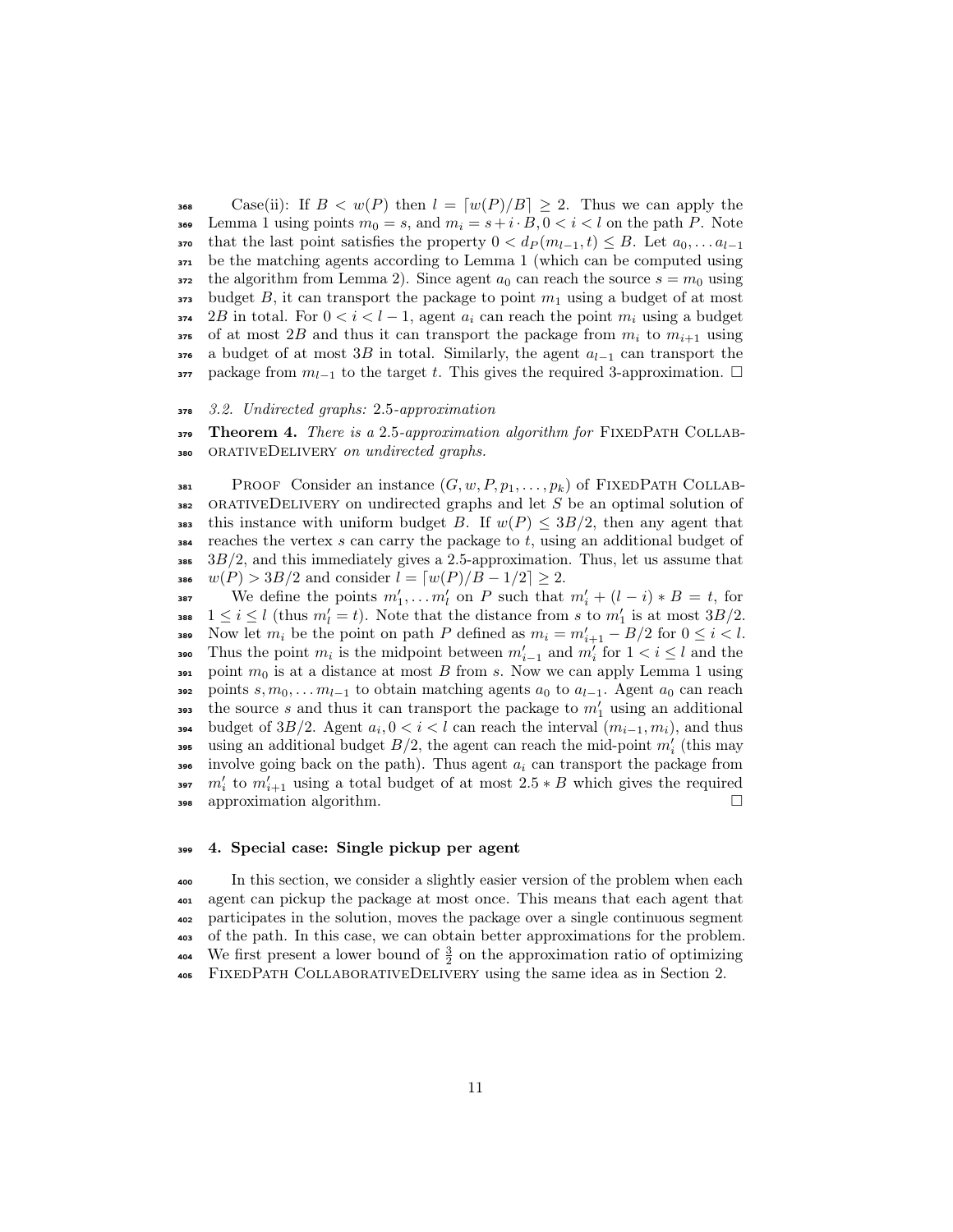

Figure 2: Illustration of the variable gadget for the case where agents cannot pickup the package more than once.

### <sup>406</sup> 4.1. Lower bound

 Theorem 5. The minimum uniform budget required to solve FIXEDPATH COL- laborativeDelivery on directed graphs cannot be approximated to within a  $\alpha_{\text{409}}$  factor better than 1.5 in polynomial time, unless P = NP, even when each agent may pickup the package at most once.

<sup>411</sup> Proof We use the same construction as in the proof of Theorem 1, but we 412 set  $\varepsilon = 3/2$  and  $q = 0$  (cf. Fig. 2). All claims in the proof of Theorem 1 remain 413 valid for any  $B < 3/2$ . Note that, since we eliminated all blockers, no agent has to pickup the package more than once in the optimum solution.  $\square$ 

## <sup>415</sup> 4.2. Approximation algorithm for single pickup per agent

<sup>416</sup> We now present approximation algorithms for FIXEDPATH COLLABORA-<sup>417</sup> tiveDelivery with the restriction of a single pickup per agent. This means 418 that for agents with uniform budget  $B$ , any two points on the fixed path P that are separated by a distance of at least  $B$  must be served by distinct agents. This  $\epsilon_{420}$  observation allows us to match the agents to specific points on the path P (as <sup>421</sup> opposed to intervals on the path in the general case considered in the previous <sup>422</sup> section). The rest of the algorithm is based on similar ideas as in the previous <sup>423</sup> section.

424 Lemma 3. Given any instance of FIXEDPATH COLLABORATIVEDELIVERY that admits a solution using optimal uniform budget B, under the restriction that each agent can pickup the package at most once; then given the value of B, we can compute in polynomial time a 2-approximate delivery strategy with a single 428 pickup per agent. When the graph is undirected, we can compute a  $(2-1/2^k)$ -approximation for the same problem in polynomial time.

<sup>430</sup> Proof Suppose there exists a feasible solution S for the problem using 431 uniform budget B and a single pickup per agent. Consider the fixed  $(s, t)$  path 432 P and partition it into segments using the points  $X = (m_1, m_2, \ldots, m_l = t)$  on 433 P, such that  $l = \lceil w(P)/B \rceil$  and, the length of the first segment  $d_P(s, m_1) \leq B$ , the length of segment  $(m_i, m_{i+1})$  is  $B, \forall 1 \leq i \leq l$ . We have the following 435 observations for strategy  $S: (1)$  Any agent that moves the package over point 436  $m_i \in X$  in strategy S must have enough energy to reach point  $m_i$ , and (2) Any  $\frac{437}{437}$  single agent cannot transport the package over two distinct points in X since  $\frac{438}{438}$  the distance between these two points is at least B.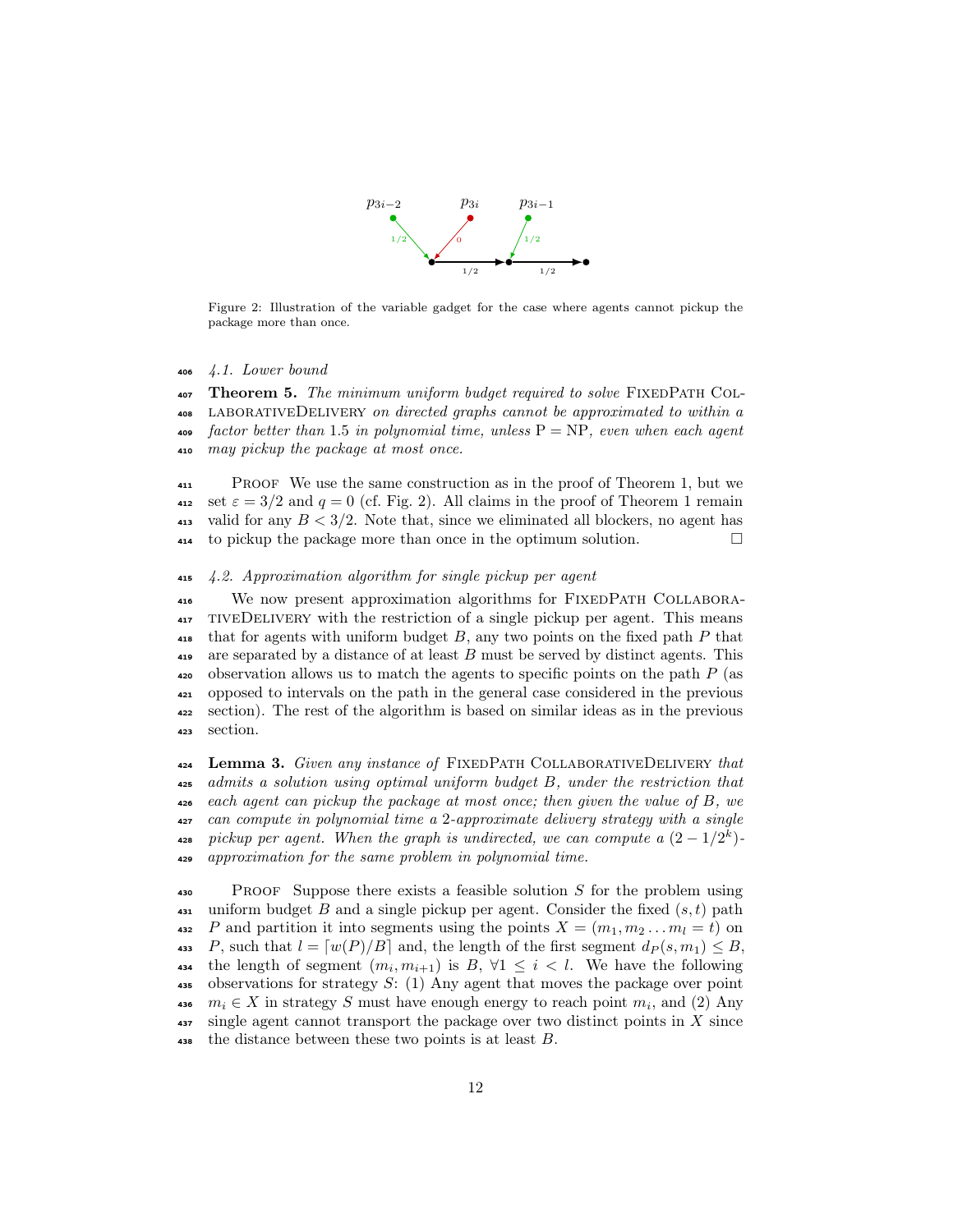Gase (i): In strategy S, the agent that picks up the package at s is not the same agent that moves the package over  $m_1$ . In this case, there exists a matching 441 between the agents and the points  $X^+ = (s = m_0, m_1, m_2, \ldots, m_l)$  such that each <sup>442</sup> agent can reach the point that it is mapped to. We call any such matching a 443 type  $M_0$  matching.

Gase (ii): In strategy S, a single agent delivers the package from s to  $m_1$  with <sup>445</sup> its original energy budget  $B$ . In this case, there exists a matching between the agents and the points in X (w.l.o.g. agent  $a_i$  is mapped to point  $m_i$ ), such that, 447 agent  $a_1$  has enough energy to move the package from s to  $m_1$  and  $\forall 1 \leq i \leq l$ , agent  $a_i$  can reach  $m_i$ , using budget B. We call any such matching a type  $M_1$ <sup>449</sup> matching.

Asso Note that if S is a feasible solution to the problem using a single pickup  $\epsilon_{\text{451}}$  per agent and uniform budget B, then there exists a matching of type  $M_0$  or  $452$   $M_1$ . If we can find such a matching, then, using budget B per agent, we can 453 move the package to point  $m_1$  and move each agent  $a_i$  to the respective point  $m_i$  in path P. If the budget of each agent is augmented by factor 2, then using 455 the additional budget B, the agent  $a_i$  that is mapped to point  $m_i$  can actually 456 deliver the package to the next point  $m_{i+1}$ . This gives a 2-approximate solution <sup>457</sup> to the problem (for directed and undirected graphs).

458

<sup>459</sup> For undirected graphs, we will now construct a delivery strategy where each 460 agent has a budget  $2B - B/2^k$ . We consider the same two cases as before.

461 Case (i): The delivery strategy S uses at least  $l + 1$  agents and there is a a type 462 M<sub>0</sub> matching between the agents and  $l + 1$  points  $s = m_0, m_1, m_2, \ldots, m_l = t$ . 463 Consider the points  $m'_i = m_i + B - (2^i - 1)B/2^{l+1}$ ,  $0 \le i \le l-1$ . The assement  $a_0$  can the package from point  $s = m_0$  to  $m'_0$  using additional budget of  $B(1-1/2^{l+1})$ . For  $0 < i < l$ , each agent  $a_i$  located at point  $m_i$  returns to  $m'_{i-1}$ 465 466 to pick up the package and then moves the package to point  $m'_i$ . This requires **467** an additional budget of  $B - (2^i - 1)B/2^{l+1} + 2 \times 2^i B/2^{l+1} = B(1 - 1/2^{l+1}),$ for each of these agents. Finally, note that the distance between point  $m'_{l-1}$ 468 469 and the target  $t = m_l$  is at most  $B/2 - B/2^{l+1}$ , and so the agent  $a_l$  can move 470 from  $m_l$  to  $m'_{l-1}$  to pick up the package and deliver it to the target, using  $2 \times (B/2 - B/2^{l+1}) < B(1 - 1/2^{l+1}) \leq B(1 - 1/2^k)$  additional energy.

 $472$  Case (ii): The delivery strategy S uses l agents and there is a a type  $M_1$  matching 473 between the agents and l points  $s = m_1, m_2, \ldots, m_l = t$ . Consider the points 474  $m'_i = m_i + B - (2^i - 1)B/2^l$ ,  $1 \le i \le l - 1$ . The agent  $a_1$  delivers the package <sup>475</sup> from point  $m_1$  to  $m'_1$ . For  $1 < i < l$ , each agent  $a_i$  located at point  $m_i$  returns 476 to  $m'_{i-1}$  to pick up the package and then moves the package to point  $m'_{i}$ . This **477** requires an additional budget of  $B - (2^i - 1)B/2^l + 2 \times 2^i B/2^l = B(1 - 1/2^l)$ , for each of these agents. Finally, note that the distance between point  $m'_{l-1}$ 478 479 and the target  $t = m_l$  is at most  $B/2 - B/2^l$ , and so the agent  $a_l$  can move 480 from  $m_l$  to  $m'_{l-1}$  to pick up the package and deliver it to the target, using 481  $2 \times (B/2 - B/2^l) < B(1 - 1/2^l) \le B(1 - 1/2^k)$  additional energy.

<sup>482</sup> The computation of the schedule requires constructing a bipartite graph  $\bullet$  483 between k agents and at most k points, and then solving maximum matching in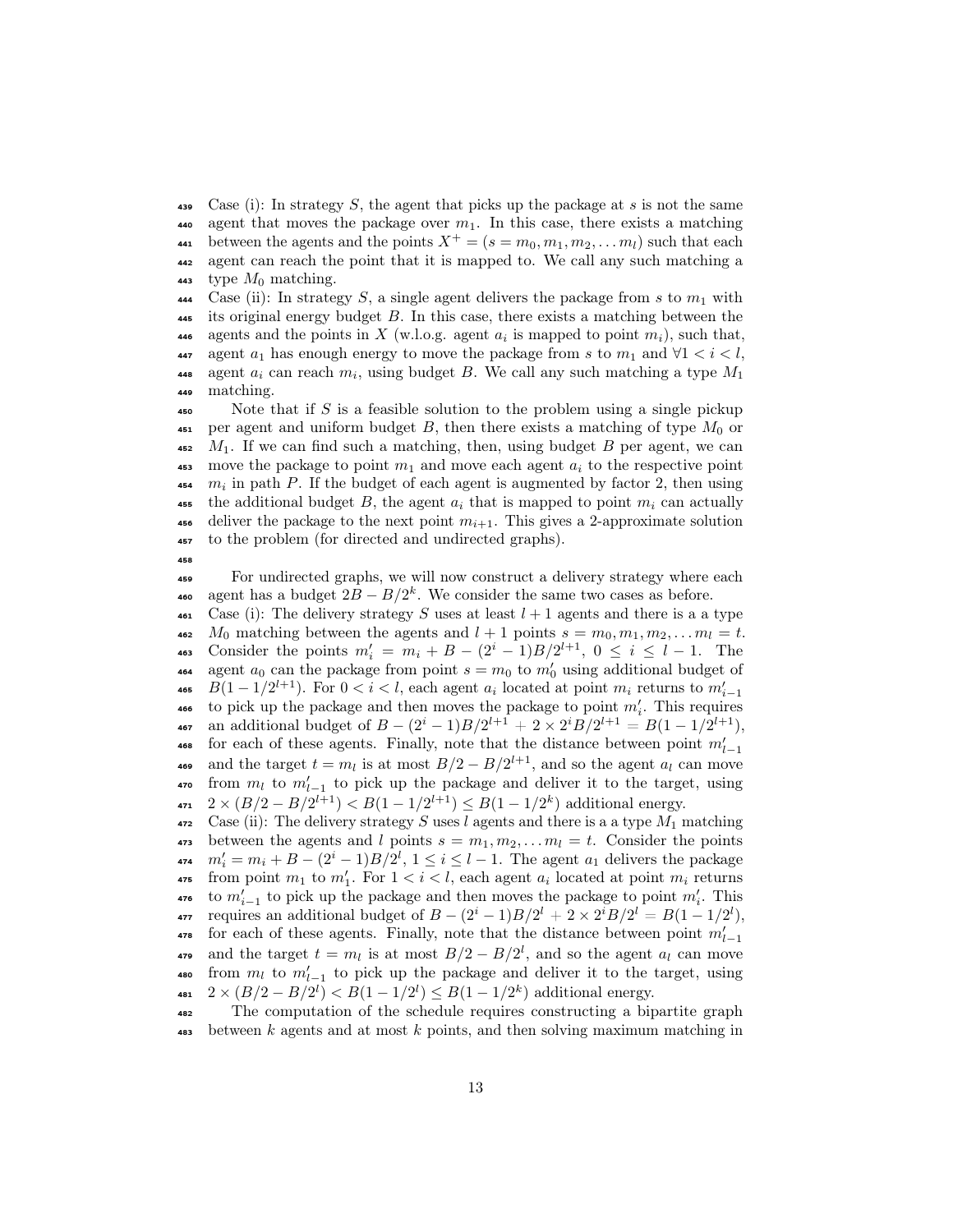<sup>484</sup> this bipartite graph. Similar to the proof of Lemma 2, these computations can 485 be performed in  $O(n^3)$  time.

<sup>486</sup> As in the previous section, we use a binary search to find the smallest B for 487 which there exists a matching of type  $M_0$  or  $M_1$  from the above lemma. This 488 gives us a  $(2 - 1/2^k)$ -approximate (respectively 2-approximate) solution to the <sup>489</sup> optimization problem for undirected (resp. directed) graphs. Hence we can state <sup>490</sup> the following theorem:

**491 Theorem 6.** The minimum uniform budget required to solve  $\text{FIXEDPATH}$  COL-<sup>492</sup> laborativeDelivery with a single pickup per agent on directed (and undirected) **493** graphs can be approximated to a factor 2 (respectively  $(2-1/2^k)$ ), in polynomial 494  $time.$ 

## 495 5. Fixed Path Delivery with  $O(1)$  agents

<sup>496</sup> In this section we consider the FixedPath CollaborativeDelivery prob- $\frac{497}{497}$  lem with only a few agents, i.e., when k is a small constant. Further we will <sup>498</sup> assume in this section that the agents are allowed to exchange the package at vertices only. Recall that if there is a single agent  $(k = 1)$  then the problem can <sup>500</sup> be solved trivially (by simply computing the shortest path from the agent to the 501 source). However for  $k > 1$  agents, the problem is weakly NP-hard.

502 Theorem 7. FIXEDPATH COLLABORATIVEDELIVERY is (weakly) NP-hard for  $\frac{1}{2}$  sos  $k = 2$  agents even if the agents are restricted to pickup the package only at  $504$  vertices of G.

 $\mathsf{1}_{\mathsf{506}}$  PROOF Consider a complete graph on n vertices where the fixed path P is 506  $(s = v_1, v_2, v_3 \ldots v_n = t)$ ,  $k = 2$  and both the agents are initially located at the <sub>507</sub> source. We show a reduction from the NP-complete problem Subset-Sum: Given 508 a set X of n integers  $a_1, a_2, \ldots, a_n$  whose sum is 2S, does there exist a subset of  $509$  X whose sum is exactly S?

<sup>510</sup> We construct the instance of FixedPath CollaborativeDelivery by 511 assigning weights  $a_1, a_2, \ldots, a_n$  to the edges  $(v_1, v_2), (v_2, v_3), \ldots, (v_{n-1}, v_n)$  of the <sup>512</sup> path P and we assign weight zero to all other edges of the complete graph.  $\epsilon_{13}$  Finally we assign a budget of  $B = S$  to each agent. It is easy to see that there <sup>514</sup> is a feasible delivery schedule by the two agents if and only if each agent can  $\frac{1}{515}$  move on a subset of edges whose sum of weights equals S, which is equivalent to  $\mathfrak{so}$  finding a subset of sum S for the instance of subset sum.

 $\frac{1}{517}$  Given an instance of the decision problem for a specific B, we can design a <sup>518</sup> dynamic programming algorithm that computes whether there exists a feasible  $\mathfrak{so}$  schedule with uniform budget B, and has a running time that is exponential in  $\mathfrak{so}$  k and pseudo-polynomial in n (the run-time will depend on B).

 $521$  Theorem 8. There is an algorithm that decides whether there exists a feasible 522 schedule restricted to pickup at vertices, for FIXEDPATH COLLABORATIVEDE- $523$  LIVERY with uniform budget B in undirected or directed graphs. The algorithm 524 runs in  $O(k \cdot n^{k+2} \cdot B^k)$  time.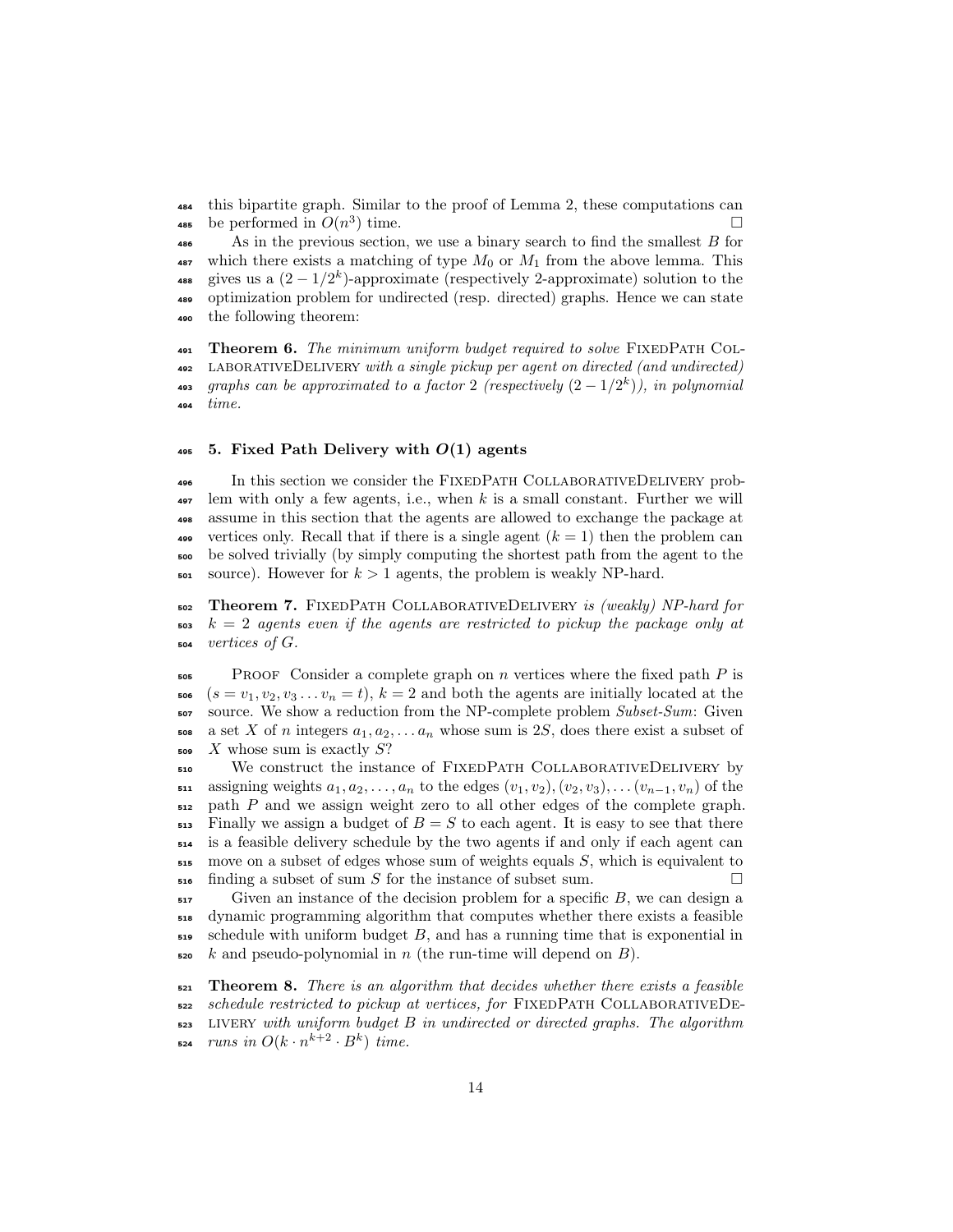Proof The algorithm works as follows. We keep a boolean table whose entries are of the form  $T_v[j|p_1^v,\ldots,p_k^v|B_1^v,\ldots,B_k^v]$  denoting whether there exists  $\epsilon_{\text{527}}$  a feasible schedule that delivers the package from s to vertex v on the path P such that

 $\mathbf{529}$  1. the last agent that delivers the package to vertex v is agent  $a_j$ ,

**530** 2. the positions of the k agents, when the package arrives at v, are  $p_1^v, \ldots, p_k^v$ , <sup>531</sup> and

**532** 3. the remaining budgets of the agents are  $B_1^v, \ldots, B_k^v$ .

533 We initialize  $T_s[0|p_1,\ldots,p_k|B,\ldots,B] = \text{TRUE}$  and initialize  $T_s[\ldots] = \text{FALSE}$ 534 for all other values of j and  $p_i^s$  and  $B_i^s$ ,  $i = 1, ..., k$ . Here,  $j = 0$  denotes that  $\frac{1}{5}$  no agent has been used yet. We also abuse the notation and use  $p_0$  to denote 536 *S.* Clearly,  $T_v[j|p_1^v,\ldots,p_k^v|B_1^v,\ldots,B_k^v] = \text{TRUE}$  if and only if  $p_j^v = v$ , and there EXECT B is a vertex u on the path P before vertex v and an agent's index  $j' \neq j$  such **that there is a feasible schedule where agent**  $a_j$  walks from position  $p_j^u$  to pick-up the package at vertex u from agent  $a_{j'}$  and carries it from vertex u to vertex v. 540 Le., we have  $T_v[j|p_1^v,\ldots,p_k^v|B_1^v,\ldots,B_k^v] = \text{TRUE}$  if and only if there exists u and 541 j' and an entry in the table T such that  $T_u[j'|p_1^u, \ldots, p_k^u|B_1^u, \ldots, B_k^u] = \text{TRUE}$  and 542  $p_j^v = v, p_{j'}^v = p_{j'}^u = u, p_i^v = p_i^u$  for every  $i \neq j, j', B_j^v = B_j^u - d(p_j^u, u) - d_P(u, v)$ , 543 and  $B_i^v = B_i^u$  for every  $i \neq j$ . Recall that  $d_P(u, v)$  denotes the distance from u  $544$  to v on the path P.

<sup>545</sup> At the end, when the whole table is computed, we check whether there is 546 an entry at target vertex t such that  $T_t[\ldots] = \text{TRUE}$ , in which case there is a  $547$  feasible schedule for the uniform budget B, and there is no feasible schedule <sup>548</sup> otherwise. To compute the feasible schedule, standard bookkeeping techniques <sup>549</sup> can be applied. There are  $n \cdot n^k \cdot B^k$  entries in T that need to be computed. To **550** compute one entry  $T_v[j|p_1^v,\ldots,p_k^v|B_1^v,\ldots,B_k^v]$ , we need to check the existence  $\epsilon_{551}$  of j' and u with the above mentioned properties, which can be done in time **552**  $O(k \cdot n)$ . Hence, the total run-time of the alorithm is  $O(k \cdot n^{k+2} \cdot B^k)$ .

<sup>553</sup> By using the data rounding technique, we turn the developed algorithm into <sup>554</sup> a fully polynomial-time approximation scheme (FPTAS).

**555 Theorem 9.** For any  $\epsilon > 0$ , there is an algorithm that computes a feasible  $\mathbf{S}$  is uniform budget B that is at most  $(1+\epsilon)B^*$ , where  $B^*$  is the optimum uniform  $_{\textbf{557}}$  budget, and runs in  $O\left(k\cdot n^{k+2}\cdot(\frac{2m^2k}{\epsilon})^k\log\left(\frac{2m^2k}{\epsilon}\right)\right)$  time.

**PROOF** We define an alternative weight unit  $\mu := \epsilon \frac{w(P)/k+X}{m^2}$ , where  $w(P)$  is  $\frac{1}{559}$  the weight of the fixed path P, X is the minimum distance of any agent to the  $\mathfrak{so}$  path P, and m is the number of edges of the graph G. We measure the weights 561 w(e) in the integer multiples of  $\mu$ , rounded-up, i.e., we define  $\bar{w}(e) := [w(e)/\mu]$ .  $\overline{\phantom{b}}$  See We solve the problem in the new edge weights  $\overline{w}(e)$  using the dynamic  $\epsilon_{\text{563}}$  programming approach, where we also measure budget in multiples of  $\mu$ . Let B <sup>564</sup> be the computed optimum uniform budget for the modified edge-weights. Our **565** algorithm returns  $B^A = \overline{B} \cdot \mu$  as the solution for the original edge-weights. Let **566**  $\overline{P}_1, \ldots, \overline{P}_k$  be the walks that the k agents walk in the optimum solution for the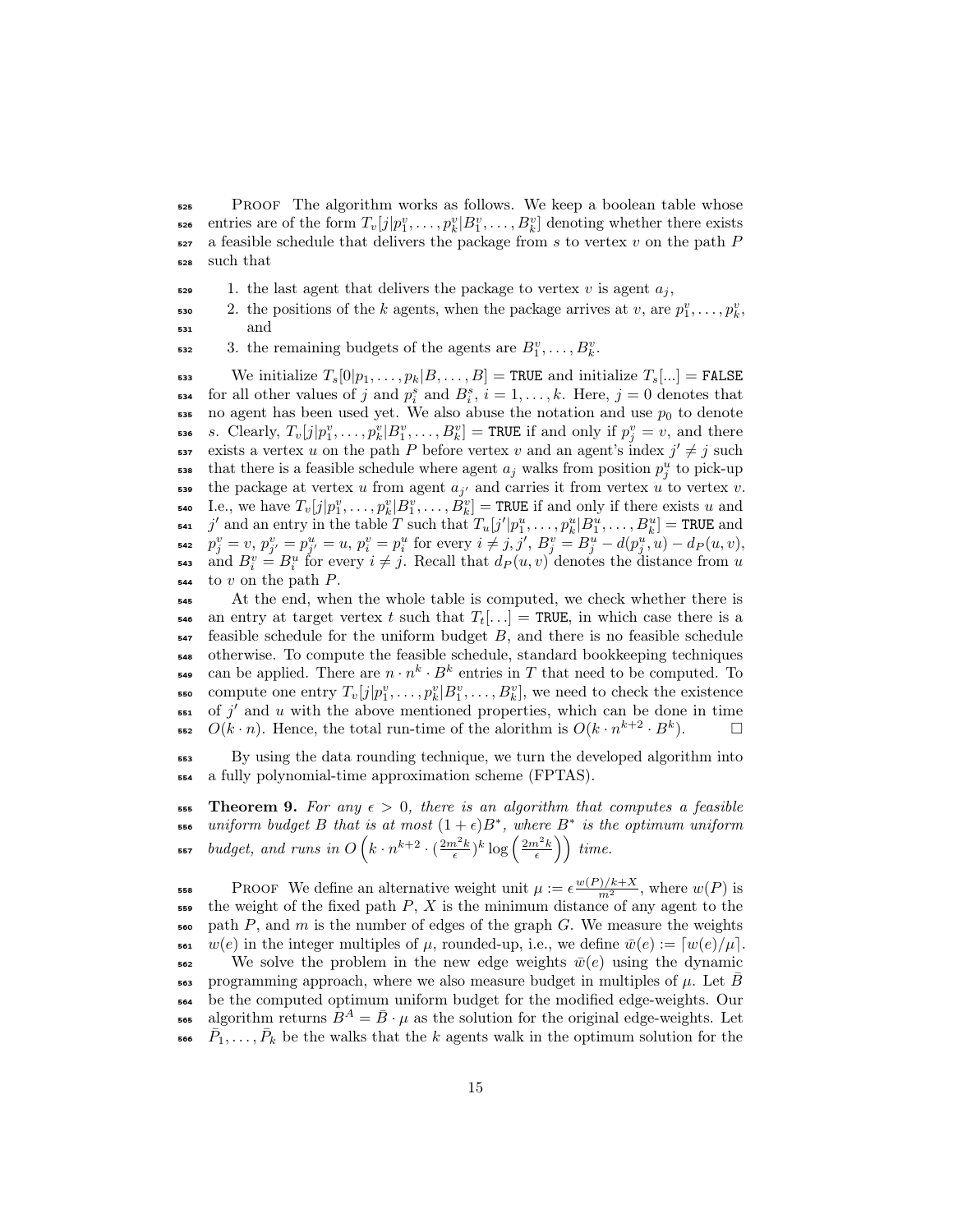**567** modified edge-weights. Hence,  $\overline{B} = \max_i \{ \overline{w}(\overline{P}_i) \}$ , and thus  $\overline{B} \cdot \mu = \max_i \{ \overline{w}(\overline{P}_i) \cdot \overline{P}_i \}$ 568  $\mu$ . Observe also that  $B^A$  is a feasible budget, since every path  $\bar{P}_i$  can be walked **see** with budget  $B^A$ , since the original length of  $\overline{P}_i$  is  $w(\overline{P}_i) \leq \mu \cdot \overline{w}(\overline{P}_i) \leq \mu \overline{B}$ .

Let  $B^*$  be the optimum budget for the original edge-weights, and let  $P_1^*, \ldots, P_k^*$ 570 571 be the walks of the k agents in some optimum solution. Hence,  $B^* = \max_i \{w(P_i)\}.$ **572** We now argue that  $\overline{B}^A$  is not much larger than  $B^*$ . We have  $B^A = \mu \cdot \overline{B} =$ 573  $\mu \cdot \max_i \{\bar{w}(\bar{P}_i)\} \stackrel{(1)}{\leq} \mu \cdot \max_i \{\bar{w}(P_i^*)\} = \max_i \{\mu \cdot \bar{w}(P_i^*)\} \stackrel{(2)}{\leq} \max_i \{w(P_i^*) + m^2 \mu\} =$ 574  $m^2\mu+\max_i\{w(P^*_i)\}=m^2\mu+B^*=m^2\left(\epsilon\frac{w(P)/k+X}{m^2}\right)+B^*\stackrel{(3)}{\le} \epsilon\cdot B^*+B^*=$ **575**  $(1+\epsilon)B^*$ . Here, inequality (1) is because  $\max_i \overline{P}_i$  is the optimum feasible solution  $\overline{\text{576}}$  in weights  $\overline{w}$ ; inequality (2) follows because any walk appears at most m times  $577$  on the path P, and between any two appearances, the walk contains at most m edges (this part of the walk is a simple path), inequality (3) follows because  $B^*$ 578  $\mathbf{579}$  needs to be at least  $w(P)/k + X$  (the average traveled distance per agent on P  $\mathfrak{so}$  plus the distance to get from the initial position to the path P).

 $\frac{581}{100}$  We now analyze the run-time of the algorithm. Observe first that  $B^* \leq$ **ss2** min<sub>i</sub>  $d(p_i, s) + w(P) \le (X + w(P)) + w(P) \le 2(X + w(P))$ . Therefore, measured in the units  $\mu$ , we search for  $\bar{B}$  in the range between 1 and  $2(X+w(P))/\mu \leq \frac{2m^2k}{\epsilon}$ . Hence, one run of the dynamic programming on the modified weights takes time  $O(k \cdot n^{k+2} \cdot (\frac{2m^2k}{\epsilon})^k)$ . Using the binary search to find the minimum such  $\bar{B}$  adds a multiplicative logarithmic factor of  $\log\left(\frac{2m^2k}{\epsilon}\right)$ . This proves the theorem.  $\Box$ 

<sup>587</sup> Thus, we have shown the following.

588 Corollary 1. There exists an FPTAS for FIXEDPATH COLLABORATIVEDELIV-<sup>589</sup> ery restricted to pickup at vertices, when the number of agents is constant.

### <sup>590</sup> 6. Conclusions

 The problem of collectively delivering a package by mobile agents is a difficult problem even when the path for moving the package is given in advance. We presented approximation algorithms and lower bounds of approximation for the fixed path version of the problem. These results leave some gaps and we would like to reduce the gap between the upper and lower bounds for the various versions of the problem. We also considered the special case of fixed path delivery with a single pickup per agent, and we were able to find better approximation algorithms for this case compared to the best known algorithm for collaborative delivery without fixed path. This seems to suggest that the fixed path version admits better approximation than the general version, when each agent is restricted to a single pickup. However to prove this we need to find lower bounds on the approximation factor of collaborative delivery. Another possible extension to this work is to consider agents with non-uniform budgets and find resource-augmented algorithms for fixed path delivery. Finally, we would like to analyse more precisely the effect of restricting package handovers to nodes only and not anywhere inside the edges.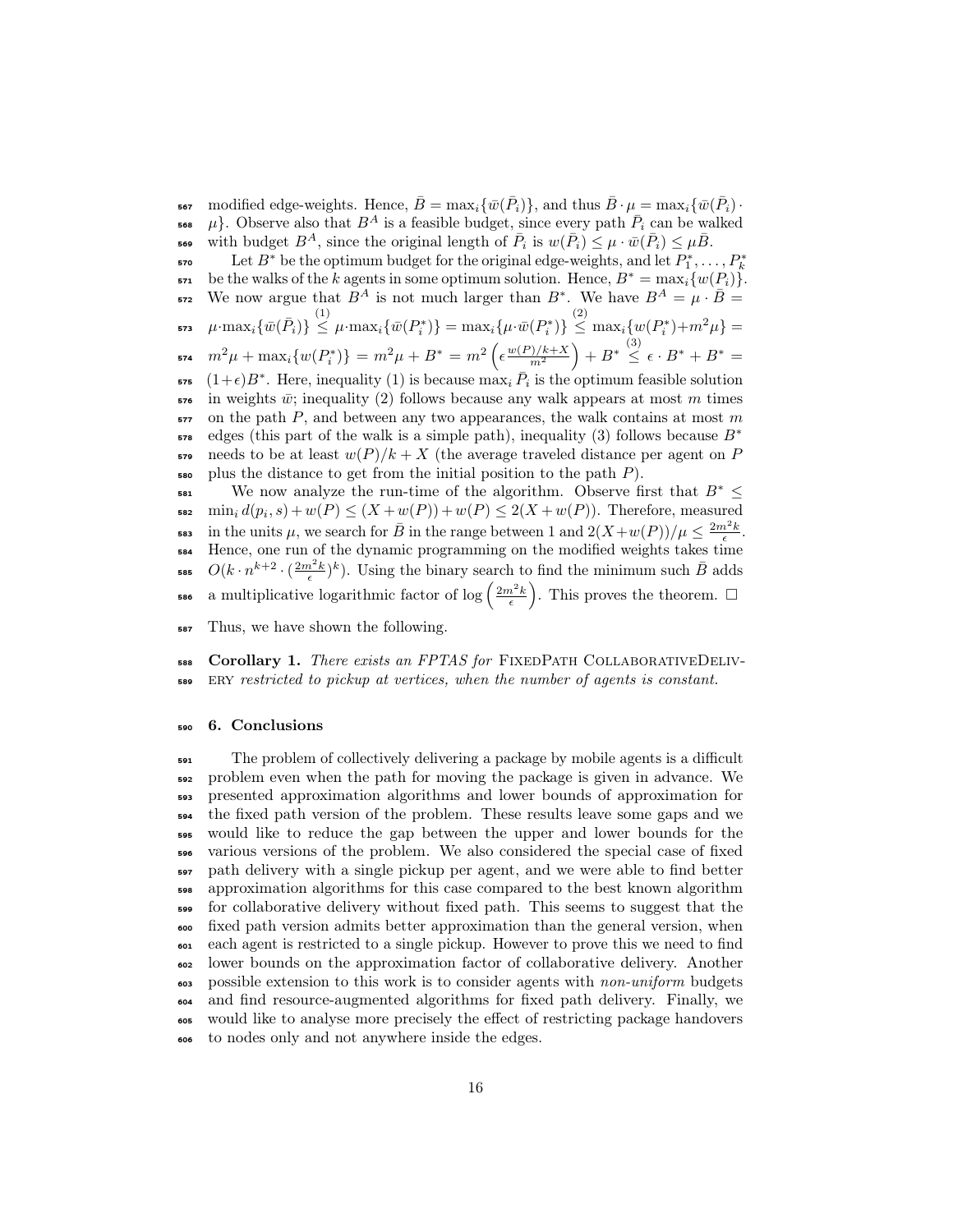#### References

- [1] P. Flocchini, G. Prencipe, N. Santoro (Eds.), Distributed Computing by Mobile Entities, Current Research in Moving and Computing, Vol. 11340 of Lecture Notes in Computer Science, Springer, 2019. doi:10.1007/978-3-030- 611 11072-7.
- [2] J. Anaya, J. Chalopin, J. Czyzowicz, A. Labourel, A. Pelc, Y. Vaxès, Convergecast and broadcast by power-aware mobile agents, Algorithmica  $\frac{614}{74}$  (1) (2016) 117-155.
- [3] A. Bärtschi, J. Chalopin, S. Das, Y. Disser, B. Geissmann, D. Graf, A. Labourel, M. Mihalák, Collaborative delivery with energy-constrained mobile robots, Theoretical Computer Science.
- [4] J. Chalopin, S. Das, M. Mihalák, P. Penna, P. Widmayer, Data delivery by energy-constrained mobile agents, in: 9th International Symposium on Algorithms and Experiments for Sensor Systems, Wireless Networks and Distributed Robotics ALGOSENSORS'13, 2013, pp. 111–122.
- [5] J. Chalopin, R. Jacob, M. Mihalák, P. Widmayer, Data delivery by energy- constrained mobile agents on a line, in: 41st International Colloquium on Automata, Languages, and Programming ICALP'14, 2014, pp. 423–434.
- [6] S. Das, D. Dereniowski, C. Karousatou, Collaborative exploration by energy- constrained mobile robots, in: 22th International Colloquium on Structural Information and Communication Complexity SIROCCO'15, 2015, pp. 357– 628  $369.$
- [7] M. Dynia, M. Korzeniowski, C. Schindelhauer, Power-aware collective tree exploration, in: 19th International Conference on Architecture of Computing Systems, ARCS'06, 2006, pp. 341–351.
- [8] M. Betke, R. L. Rivest, M. Singh, Piecemeal learning of an unknown environment, Machine Learning 18 (2) (1995) 231–254.
- [9] B. Awerbuch, M. Betke, R. L. Rivest, M. Singh, Piecemeal graph exploration by a mobile robot, Information and Computation 152 (2) (1999) 155–172.
- [10] C. A. Duncan, S. G. Kobourov, V. S. A. Kumar, Optimal constrained graph exploration, in: 12th ACM Symposium on Discrete Algorithms, SODA'01, 2001, pp. 807–814.
- [11] S. Das, D. Dereniowski, P. Uznanski, Energy constrained depth first search, CoRR abs/1709.10146. arXiv:1709.10146.
- URL http://arxiv.org/abs/1709.10146
- [12] P. Fraigniaud, L. Gasieniec, D. R. Kowalski, A. Pelc, Collective tree explo-ration, Networks 48 (3) (2006) 166–177.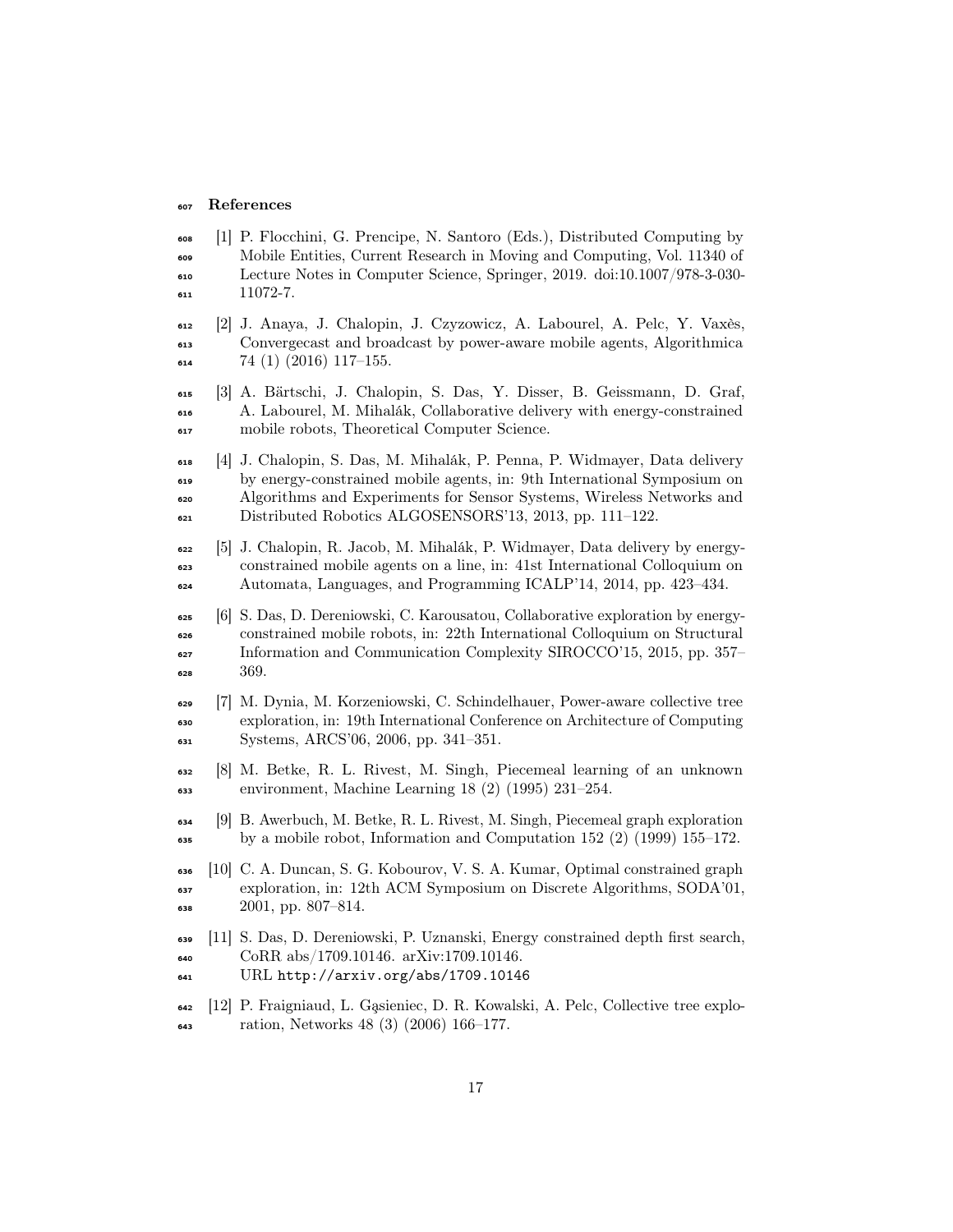- [13] M. Dynia, J. Łopuszański, C. Schindelhauer, Why robots need maps, in: 14th International Colloquium on Structural Information and Communication Complexity, SIROCCO'07, 2007, pp. 41–50.
- [14] D. Dereniowski, Y. Disser, A. Kosowski, D. Pająk, P. Uznański, Fast collaborative graph exploration, Information and Computation 243 (2015) 37–49.
- [15] E. Bampas, J. Chalopin, S. Das, J. Hackfeld, C. Karousatou, Maximal exploration of trees with energy-constrained agents, CoRR abs/1802.06636. arXiv:1802.06636.
- [16] C. Karousatou, Distributed algorithms for energy constrained mobile agents, Ph.D. thesis, Aix-Marseille Université, Marseille, France (2017).
- [17] E. D. Demaine, M. Hajiaghayi, H. Mahini, A. S. Sayedi-Roshkhar, S. Oveis- gharan, M. Zadimoghaddam, Minimizing movement, ACM Trans. Algo-657 rithms  $5(3)(2009)$  1–30.
- [18] D. Bilò, Y. Disser, L. Gualà, M. Mihalák, G. Proietti, P. Widmayer, Polygon- constrained motion planning problems, in: 9th International Symposium on Algorithms and Experiments for Sensor Systems, Wireless Networks and Distributed Robotics ALGOSENSORS'13, 2013, pp. 67–82.
- [19] J. Czyzowicz, K. Diks, J. Moussi, W. Rytter, Communication problems for mobile agents exchanging energy, in: 23rd International Colloquium on Structural Information and Communication Complexity SIROCCO'16, Vol. 9988 of Lecture Notes in Computer Science, 2016, pp. 275–288.
- [20] E. Bampas, S. Das, D. Dereniowski, C. Karousatou, Collaborative deliv- ery by energy-sharing low-power mobile robots, in: 13th International Symposium on Algorithms and Experiments for Wireless Sensor Networks  $\bullet\bullet$  (ALGOSENSORS), 2017, pp. 1–12. doi:10.1007/978-3-319-72751-6 1.
- [21] A. Bärtschi, J. Chalopin, S. Das, Y. Disser, D. Graf, J. Hackfeld, P. Penna, Energy-efficient delivery by heterogeneous mobile agents, in: 34th Sym- posium on Theoretical Aspects of Computer Science (STACS), 2017, pp. 10:1–10:14. doi:10.4230/LIPIcs.STACS.2017.10.
- [22] A. Bärtschi, D. Graf, M. Mihalák, Collective Fast Delivery by Energy- Efficient Agents, in: 43rd International Symposium on Mathematical Foun- dations of Computer Science (MFCS 2018), Vol. 117 of LIPIcs, 2018, pp. 56:1–56:16. doi:10.4230/LIPIcs.MFCS.2018.56.
- [23] A. Bärtschi, D. Graf, P. Penna, Truthful Mechanisms for Delivery with Agents, in: 17th Workshop on Algorithmic Approaches for Transportation Modelling, Optimization, and Systems (ATMOS 2017), Vol. 59 of OASIcs, 2017, pp. 2:1–2:17. doi:10.4230/OASIcs.ATMOS.2017.2.